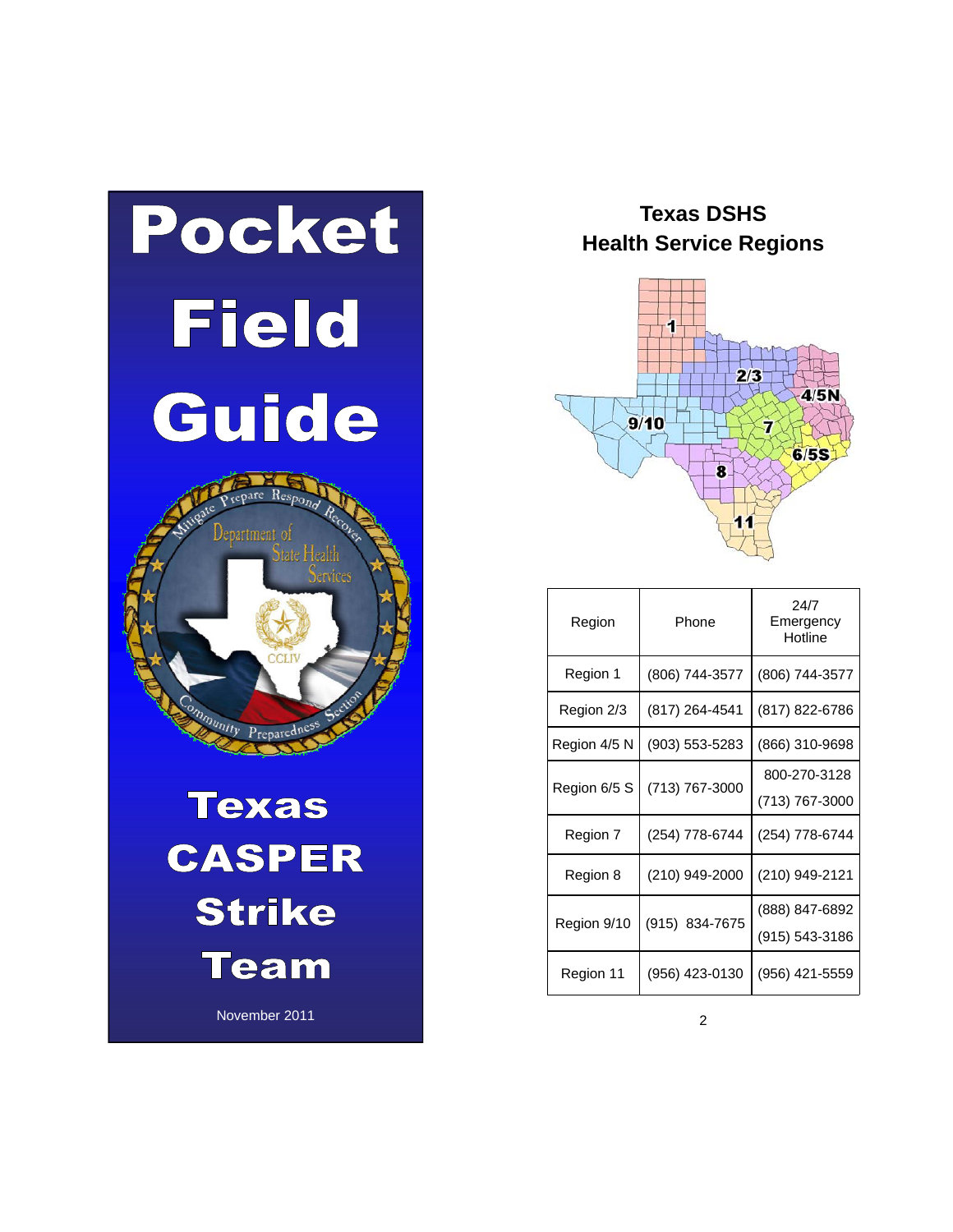# Prepared By the Texas Department of State Health Services

Community Preparedness Section and Regional Epidemiology Response Teams



For more information contact:

Statewide CASPER Coordinator at herminia.alva@dshs.texas.gov or Regional Epidemiology Response Teams http://www.dshs.state.tx.us/preparedness/ert.shtm

# **ACKNOWLEDGEMENTS**

This pocket guide is modeled from information or assistance provided directly or indirectly by the following:

- Response and Recovery Unit, Community Preparedness Section, DSHS
- Centers for Disease Control and Prevention National Center for Environmental Health, Division of Environmental Hazards and Health Effects, Health Studies Branch, Disaster, Epidemiology and Response Team and Career Epidemiology Field and Epidemic Intelligence Service Officers assigned to Texas
- Texas Forest Service, Texas A&M **University**
- The University of Texas School of Public Health, Health Science Center at Houston
- North Carolina Division of Public Health, Office of Public Health Preparedness and Response
- University of North Carolina (UNC) Center for Public Health Preparedness, UNC Gillings School of Global Public Health
- Kentucky Department of Health
- Iowa Department of Public Health
- South Carolina Department of Health and Environmental Control
- Tennessee Department of Health
- National Wildfire Coordinating Group's Fireline Handbook
- NIMS Incident Command System Field Guide
- *The Checklist Manifesto: How to Get Things Right* by Atul Gawande
- Zoonosis Control Branch, DSHS
- Galveston County Health District
- Brazoria County Health Department
- 4 Houston Department of Health and Human **Services**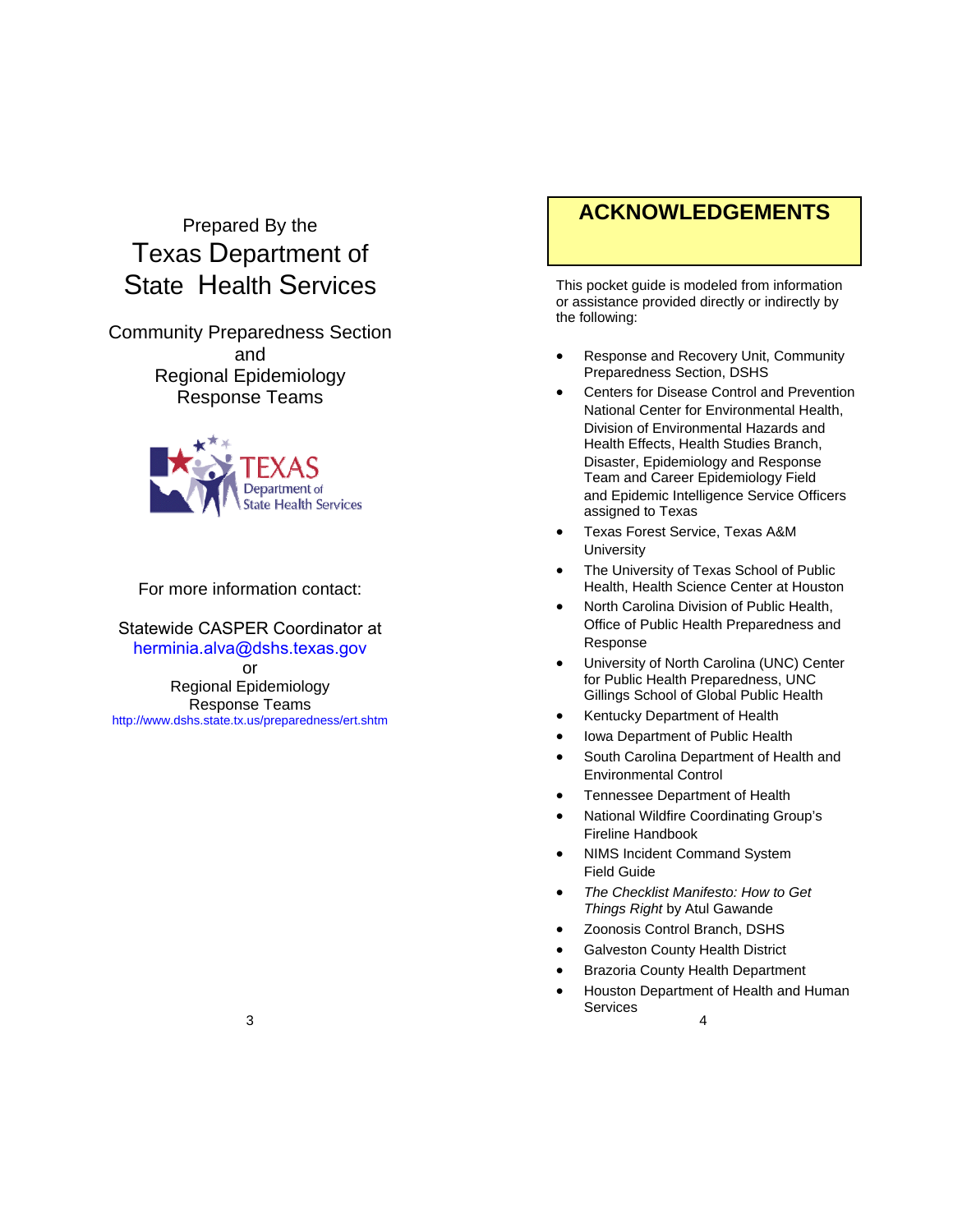# **WHY IS THIS GUIDE IMPORTANT?**

The purpose of this pocket field guide is to help make CASPER priorities clearer and prompt people to function better as a team in a DSHS CASPER strike team deployment.

This guide is intended to help with memory recall and set out the minimum necessary steps in the CASPER process.

Though it helps ensure that critical activities are not overlooked, it allows the user the power to manage the nuances and unexpected surprises the best they know how.

The guide is intended to buttress the skills of expert public health professionals and to enable individuals to be as smart as possible.

# **TABLE OF CONTENTS**

| Section                                  | Page      |
|------------------------------------------|-----------|
| <b>Team Organization</b>                 | 7         |
| <b>Team Capabilities</b>                 | 8         |
| Accountability                           | 9         |
| Methodology                              | $10 - 11$ |
| <b>Planning Checklist</b>                | $12 - 13$ |
| Initial Local Briefing                   | 14        |
| <b>Organizational Chart</b>              | 15        |
| <b>Job Action Sheets</b>                 | 16        |
| <b>Strike Team Leader</b>                | 17        |
| Assistant Strike Team Leader             | 18        |
| <b>GIS Specialist</b>                    | 19        |
| <b>Epidemiology Specialist</b>           | 20        |
| Interview Team "A" Lead                  | 21        |
| Interview Team "B" Lead                  | 22        |
| <b>Interview Team</b>                    | 23        |
| Code of Honor                            | 24        |
| Deployment                               | 25        |
| Deployment Overview                      | 26        |
| What to Bring on Deployment              | 27        |
| Safety                                   | 28        |
| <b>Travel and On Scene Safety</b>        | 29        |
| <b>Phone Numbers</b>                     | 30        |
| Agenda Items to Orient the Teams         | 31        |
| <b>Interview Team Supplies Checklist</b> | 32        |
| <b>Field Assessment Process</b>          | 33        |
| <b>Command Post Supplies Checklist</b>   | 34        |
| Agenda Debriefing/ Hot Wash              | 35        |
| Demobilization                           | 36        |
| Glossary                                 | 37-40     |
| <b>Additional Resources</b>              | 41        |
| <b>Notes</b>                             | 42-45     |
|                                          |           |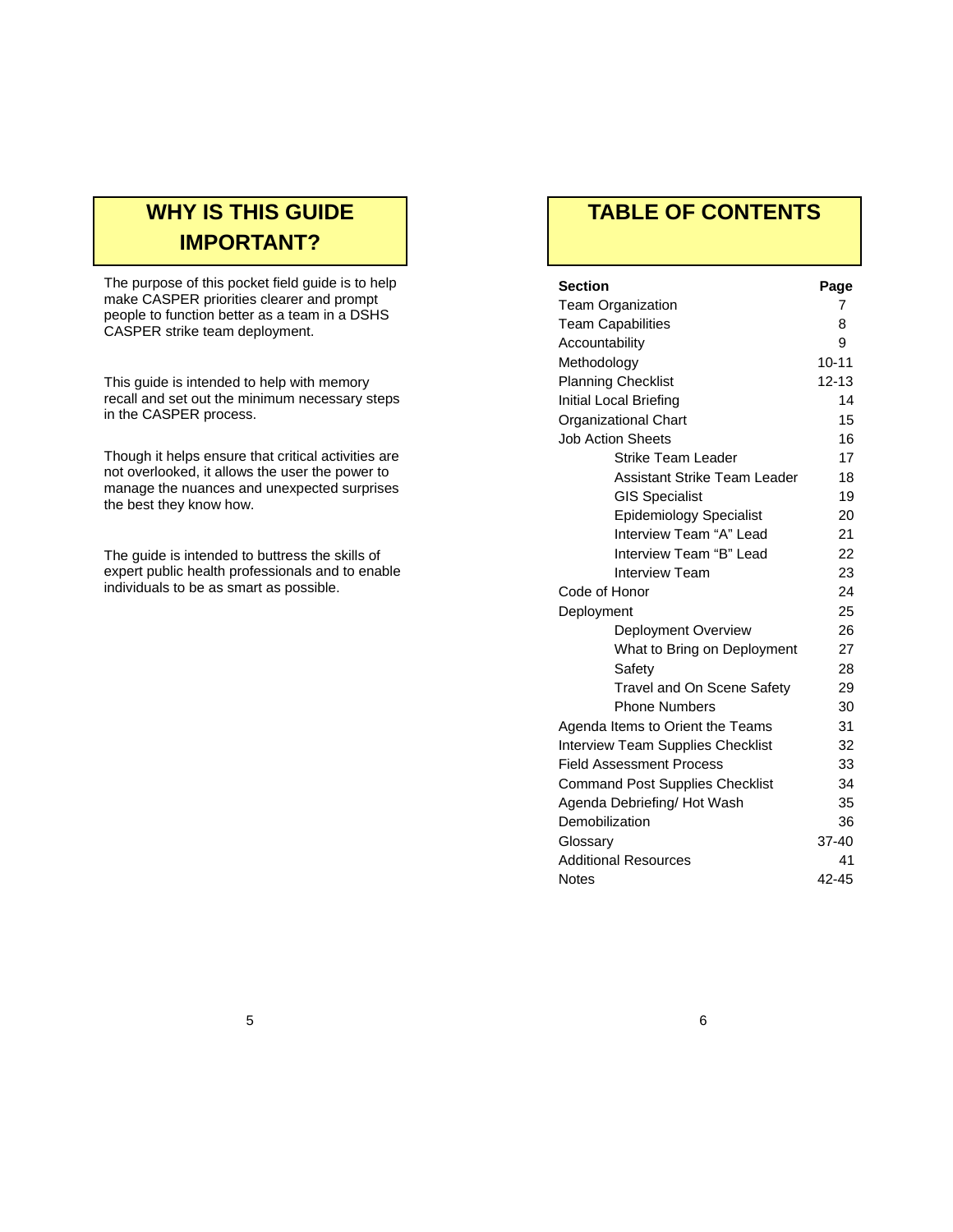# **TEAM ORGANIZATION**

Following any type of natural disaster, emergency event, or public health crisis, officials must be prepared to respond and meet the needs of the affected areas.

The Texas Department of State Health Services' (DSHS) recognizes the need for a Community Assessment for Public Health Emergency Response (CASPER) Team that would be able to assess community-level public health needs following a public health emergency/disaster.

CASPER involves interviewing people in sampled households about their public health needs; these are door-to-door household surveys. These assessments provide valid population-based public health information about communities and helps define the scope and magnitude of specific public health needs. Local health officials use the results to identify health and service needs and hazards and target relief efforts to the people who need them most.

 A CASPER team is flexible and scalable, and its organization depends on the incident or event. CASPER teams will integrate into the Incident Command System (ICS) structure of the requesting jurisdiction, and may do so in a number of ways:

- As a Strike Team under a Group or Division in the Operations Section (OS). The Strike Team Leader reports to his or her Group or Division Supervisor.
- As a Group in the OS. The CASPER Group Supervisor reports to the OS Chief (OSC) or Branch Director.
- As a Branch in the OS. The CASPER Branch Director reports to the OSC.
- In the unlikely event that a CASPER team must operate in an area without a functioning local ICS structure, it will be integrated into the incident Area Command or Multi-Agency Coordination Center (MACC). The Strike team leader will report to the Area Commander or MACC.

All logistical support for CASPER personnel will be provided through the DSHS State Medical Operation Center's (SMOC) Logistics Section, regional assets, local assets, or through the Incident Response Coordination Team at the U.S. Health and Human Services, Region 6.

# **TEAM CAPABILITIES**

- Assist/partner with local health departments to conduct assessments to measure the public health status and basic needs of an affected community.
- Provide objective information to public health and emergency management officials to assist with the disaster response.
- Assist local health departments in the development of the community survey, sampling approach, interviewing, data entry, analysis, and report writing and presentation.
- The team may be comprised of up to 30 individuals, though the team is scalable and flexible depending on available local assets.
- Deployments may last up to 5 days and teams are not deployed until conditions are safe.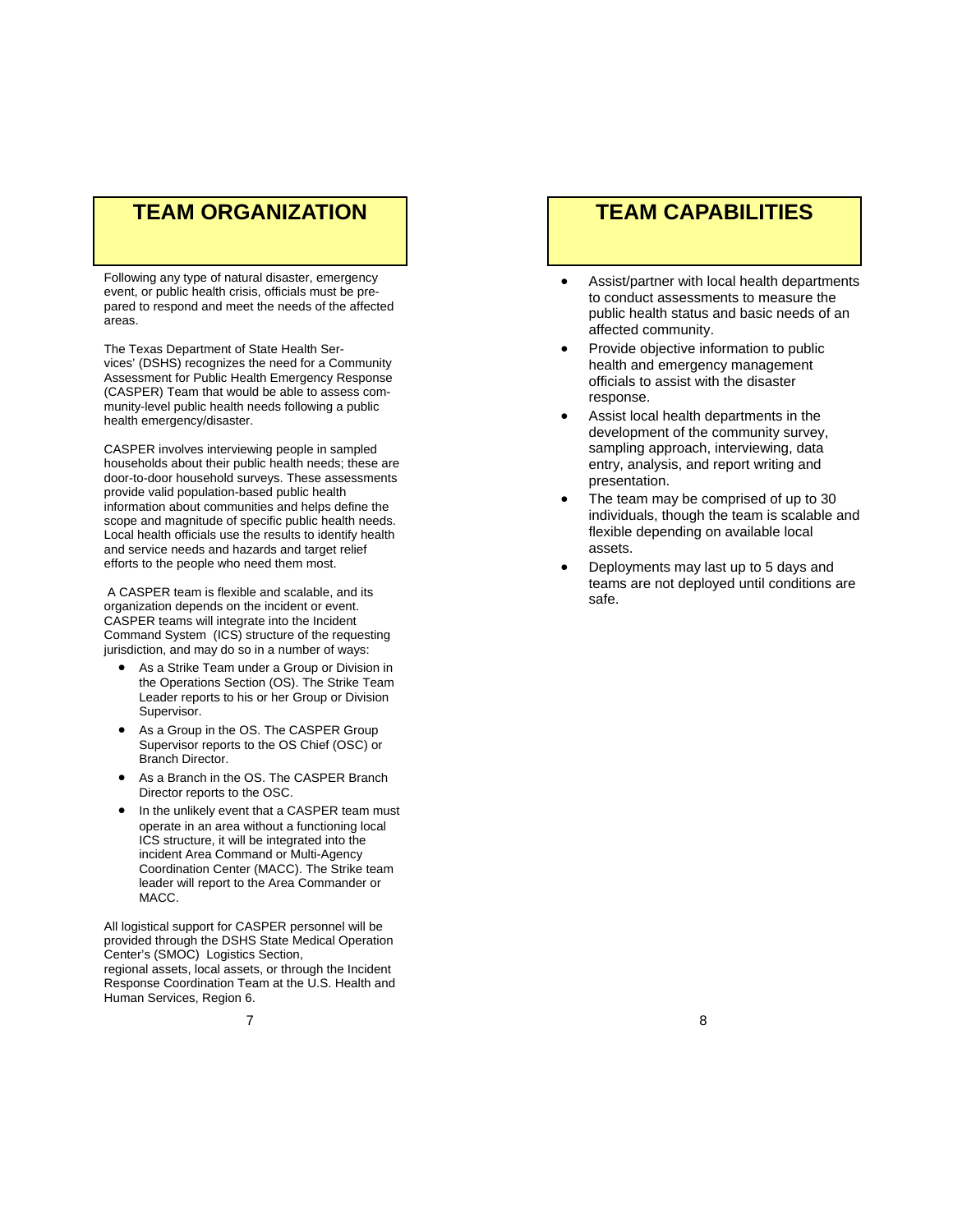# **ACCOUNTABILITY**

Effective accountability during team operations is essential. Individuals must abide by agency policies and guidelines and any applicable local, tribal, state, or federal rules and regulations.

The following principles must be adhered to:

**Check-In**

 Everyone must check in to receive instructions

- **Action Plan** Team operations must be coordinated
- **Unity of Command** Everyone will be assigned to a team supervisor
- **Span of Control**

Team supervisor must be able to adequately supervise and control their members

**Resource Tracking**

 Team supervisor must record and report resource status changes as they occur

# **METHODOLOGY**

There are six general steps in conducting a CASPER.

- 1. Determine the Assessment Objectives
- 2. Determine the Sampling Approach
- 3. Prepare for the Field Work
	- Develop the questionnaire, tracking, referral forms and health education materials
	- Create EPI INFO questionnaire and database
	- Organize and train field teams
	- Ensure adequate supplies
- 4. Conduct the Assessment
- 5. Analyze the Data
- 6. Write the Report

### \*\*\*\*\*\*\*\*\*\*\*\*\*

To ensure a coordinated response and effective team operation, the team's plan will clearly include these four elements:

- What do we want to do?
- Who is responsible for doing it?
- What resources are needed?
- How do we communicate with each other?

*Continued on next page…*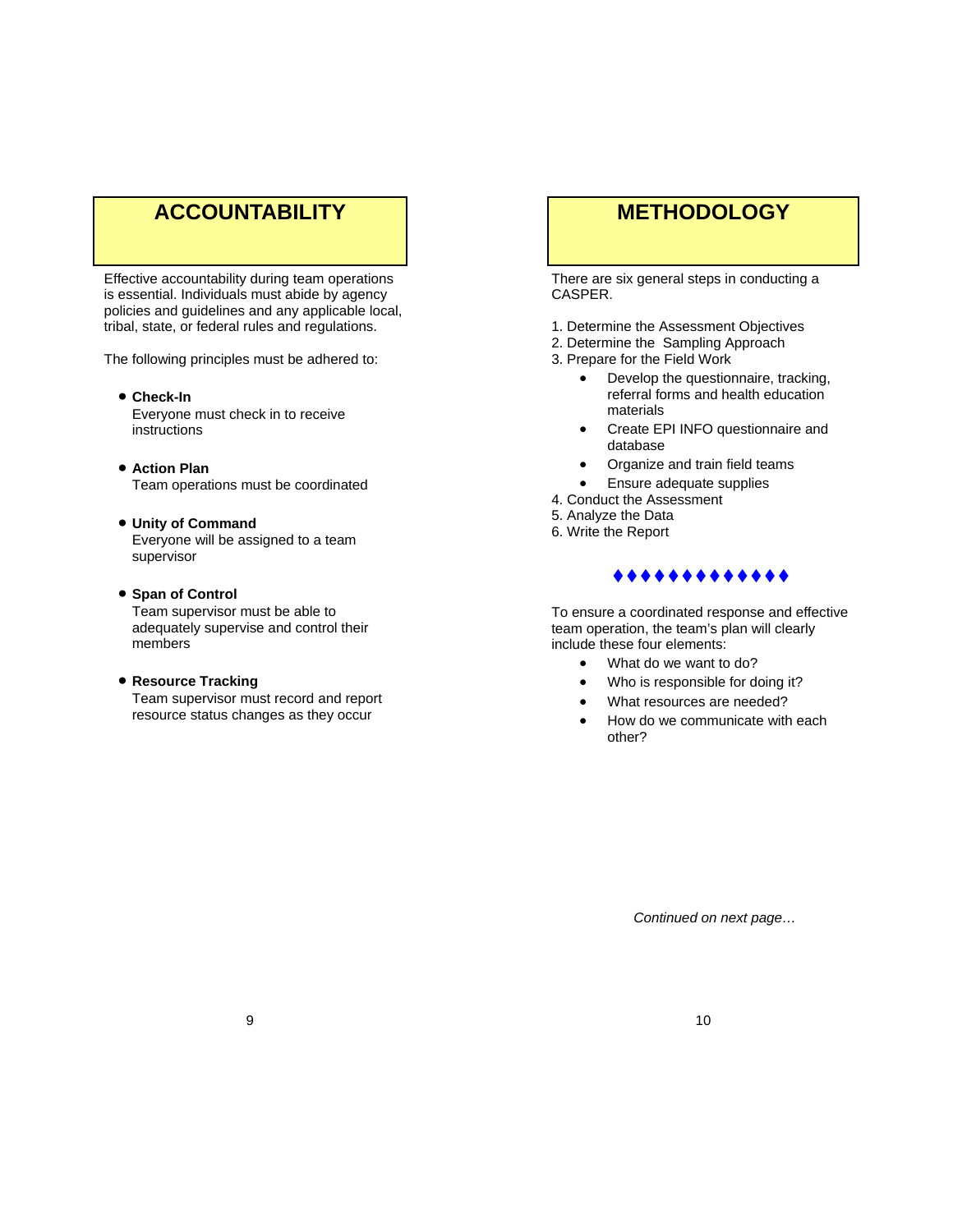# **METHODOLOGY**

Sampling is based on World Health Organization, Expanded Program on Immunization method used in determining smallpox rates

- Multi-stage Cluster Sampling
	- 30 clusters
	- 7 households per cluster
	- The usual CASPER goal is 210 completed household interviews
- Data must be weighted to adjust for non-random sampling:

(Total # of housing units in sampling frame)

(# of housing units interviewed within cluster)

 $*(\# \text{ of clusters surveyed})$ 

# **PLANNING CHECKLIST**

This is a checklist that can be used in planning a CASPER.

- Determine objective of assessment
- Determine location
	- Select 30 census blocks
		- Develop and print maps
- **•** Staffing
	- Recruit staff
	- Develop organizational chart
	- Review job action guidelines for each position
	- Develop sign in sheets for training and deployment
	- Inform all participants of required attire
	- Inform participants of code of honor
	- Survey
		- Develop
		- Translate (if necessary)
		- Print copies (bilingual if necessary)
		- Pilot survey
		- Finalize survey
- Script
	- Develop introductory and closing
	- Translate (if necessary)
	- Print enough for each field team
- Assign teams to clusters
- Develop field instructions
- Review tracking form

*Continued on next page…* 

*From DSHS Region 11 Assessment*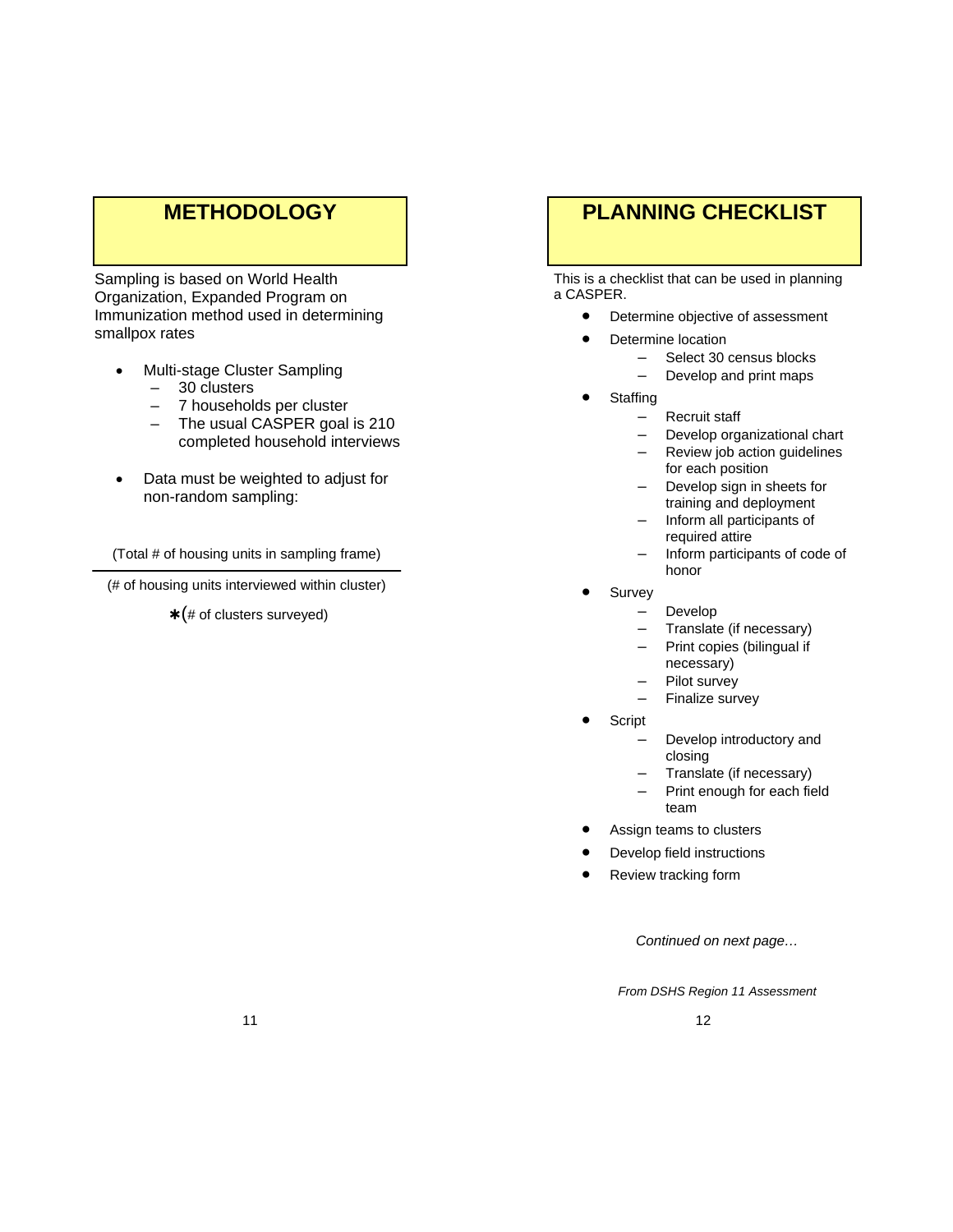# **PLANNING CHECKLIST**

- Just in Time (JIT) Training
	- Review agenda
	- Identify speakers
	- Develop PowerPoint
- Information packets
	- Decide what will be included
	- Print all components
	- Put packets together
- Contact stakeholders in the community
	- (if necessary)
		- Health Authority
		- County Judge
		- Emergency Manager
- Assemble resources for field teams
	- Information packets
	- Assessment documents
	- **Equipment**
	- Vehicles
	- Go-kits
- Determine how teams will communicate while in the field
	- satellite phones, cell phones, radios
	- Determine food and water needs
- Determine PPE (eg., bug spray, sunscreen)
- Deployment day meeting
	- Final survey instructions
	- Allocate equipment
	- Group picture
- Conduct debrief/ hot wash and AAR
- Send out a thank you note to all participants
- Send out web based survey to participants

# **INITIAL LOCAL BRIEFING**

The following checklist provides actions or discussion points that should be addressed during the initial briefing with local health authorities:

- $\boxtimes$  Team assessment priorities, objectives and expectations
- $\boxtimes$  General overview of information identified on the specific incident/affected area
	- Approximate size and incident magnitude of the affected area
	- General weather conditions at the incident site
	- Other activities impacting strategy, resources or tactics
- $\boxtimes$  Political, fiscal, and logistical considerations and/or constraints that may impact team assessment activities
- $\boxtimes$  Current availability of resources<br> $\boxtimes$  Status of affected population
- Status of affected population
- $\boxtimes$  Current and predicted information on on-site conditions<br>
○ Damage and need
- Damage and needs assessment processes
- $\boxtimes$  Briefing and debriefing/hot wash
	- procedures, including time schedule<br> **In After Action Report development pro**  $\boxtimes$  After Action Report development process  $\boxtimes$  Handling media inquiries
- Handling media inquiries
- $\boxdot$  Use of local support personnel and
- equipment<br>Potential lo  $\boxtimes$  Potential locations for support facilities  $\boxtimes$  Documentation and reporting process
- $\boxtimes$  Documentation and reporting process  $\boxtimes$  Provide maps. kev list of contacts, pho
- Provide maps, key list of contacts, phone numbers and other information before concluding the meeting

*From DSHS Region 11 Assessment*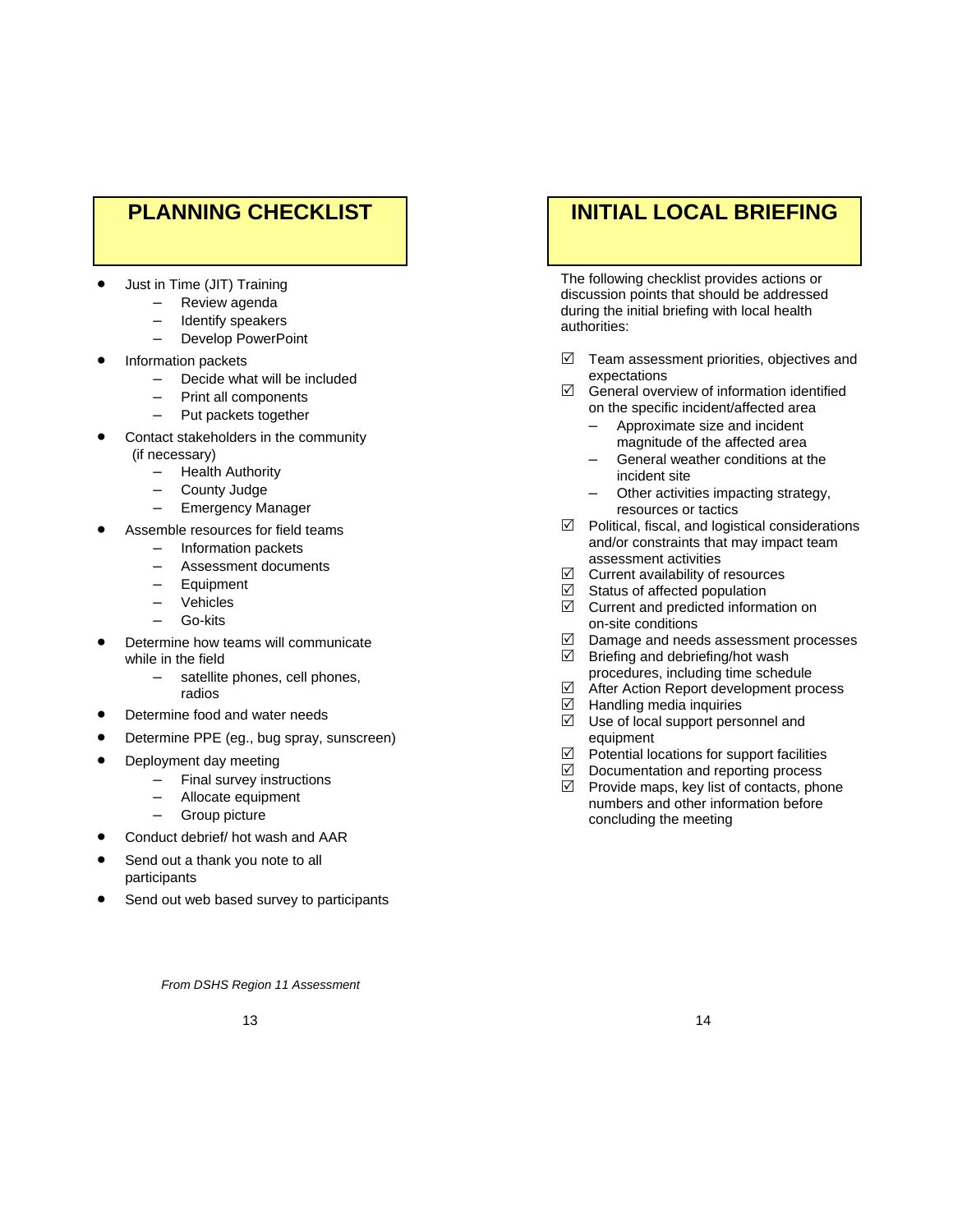# **ORGANIZATIONAL CHART**



# Job Action Sheets

*A CASPER team is flexible and scalable, and its organization depends on the incident or event.*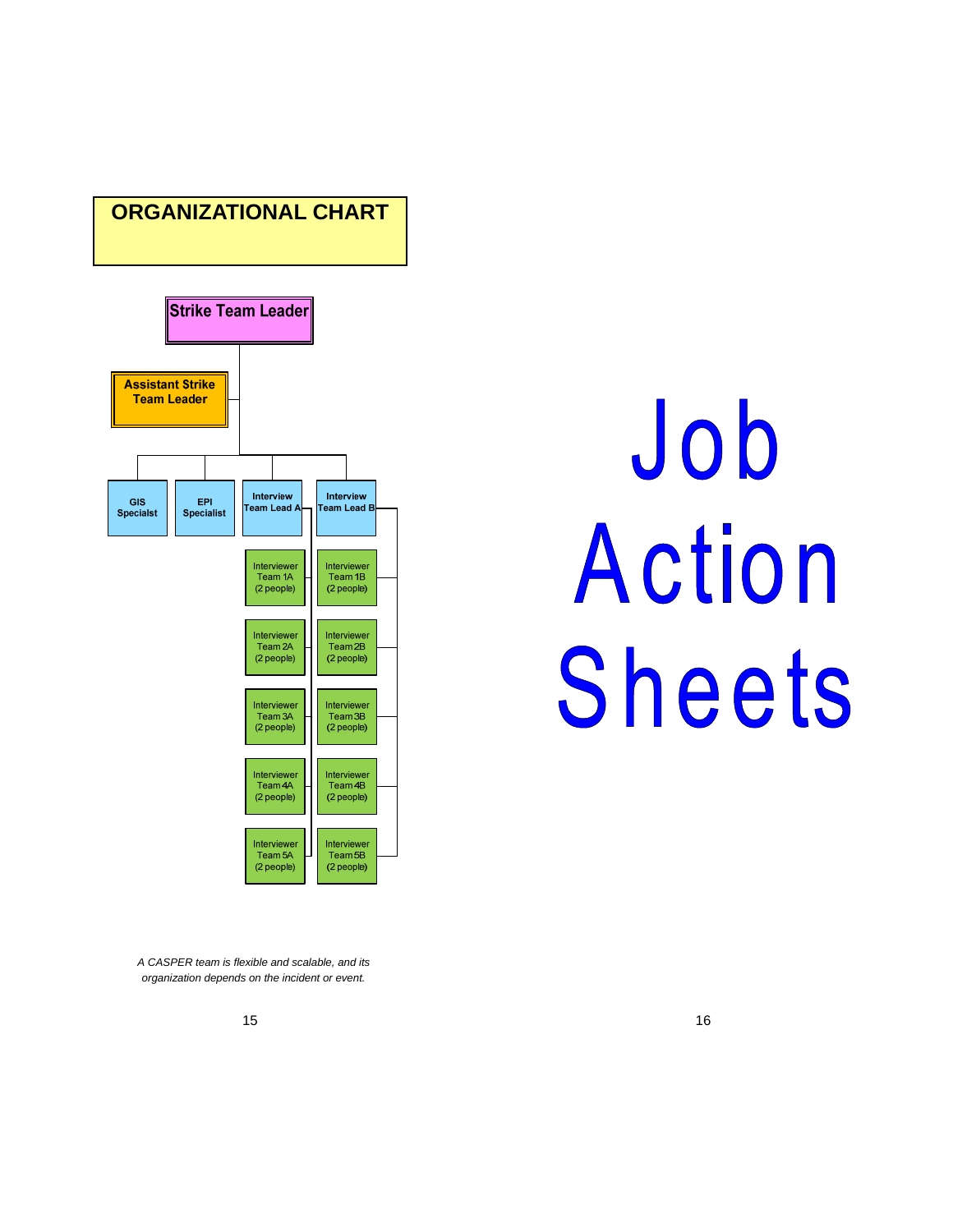# **STRIKE TEAM LEADER**

The Strike Team Leader is responsible for overall CASPER direction, organizes and directs field command post, and oversees tactical assignments given to Strike Team.

### **Critical Safety Responsibilities**

- Obtain briefing from the Group, Division Supervisor or Operations Section Chief
- Supervise operations
- Determine needs and request additional resources
- Ensure safety of staff

### **Other Duties**

- Deploy to designated staging area
- Activate CASPER Team and determine staffing needs
- Issue and direct tasking of strike team staff
- Maintain situational awareness
- Liaison with regional and local
- Work with team and requesting agency, establish assessment objectives
- Ensure knowledge of mission and communicate concerns or problems prohibiting mission completion
- Prepare and transmit Situation Reports
- Review CASPER survey forms, information, and reports for appropriateness and accuracy
- Review CASPER toolkit with staff
- Conduct daily briefings for strike team
- Assess morale, physical and mental health of strike team and report any findings to DSHS SMOC for referrals, etc
- Determine composition of interview teams

# **ASSISTANT STRIKE TEAM LEADER**

The Assistant Strike Team Leader assists the Strike Team Leader for overall CASPER direction, organizes and directs field command post, and oversees tactical assignments given to strike team.

### **Critical Safety Responsibilities**

- Obtain briefing from the Strike Team Leader
- May assist in supervising operations
- May assist in determining needs and request additional resources
- Ensures safety of staff

### **Other Duties**

- Deploy to designated staging area
- May assist in the activation of team and determine staffing needs
- May assist in issuing and directing tasks
- Maintains situational awareness
- May assist in interacting with regional and local agencies regarding assessment
- May assist in establishing assessment objectives
- Communicate concerns or problems that may prohibit mission success
- May assist in preparing and transmitting Situation Reports
- Assist in the review of survey forms, information, and reports for appropriateness and accuracy
- May assist in conducting daily briefings
- May assist in assessing morale, physical and mental health of strike team and report any findings
- Coordinate the review of referral sheets from interview teams and provide to local officials for response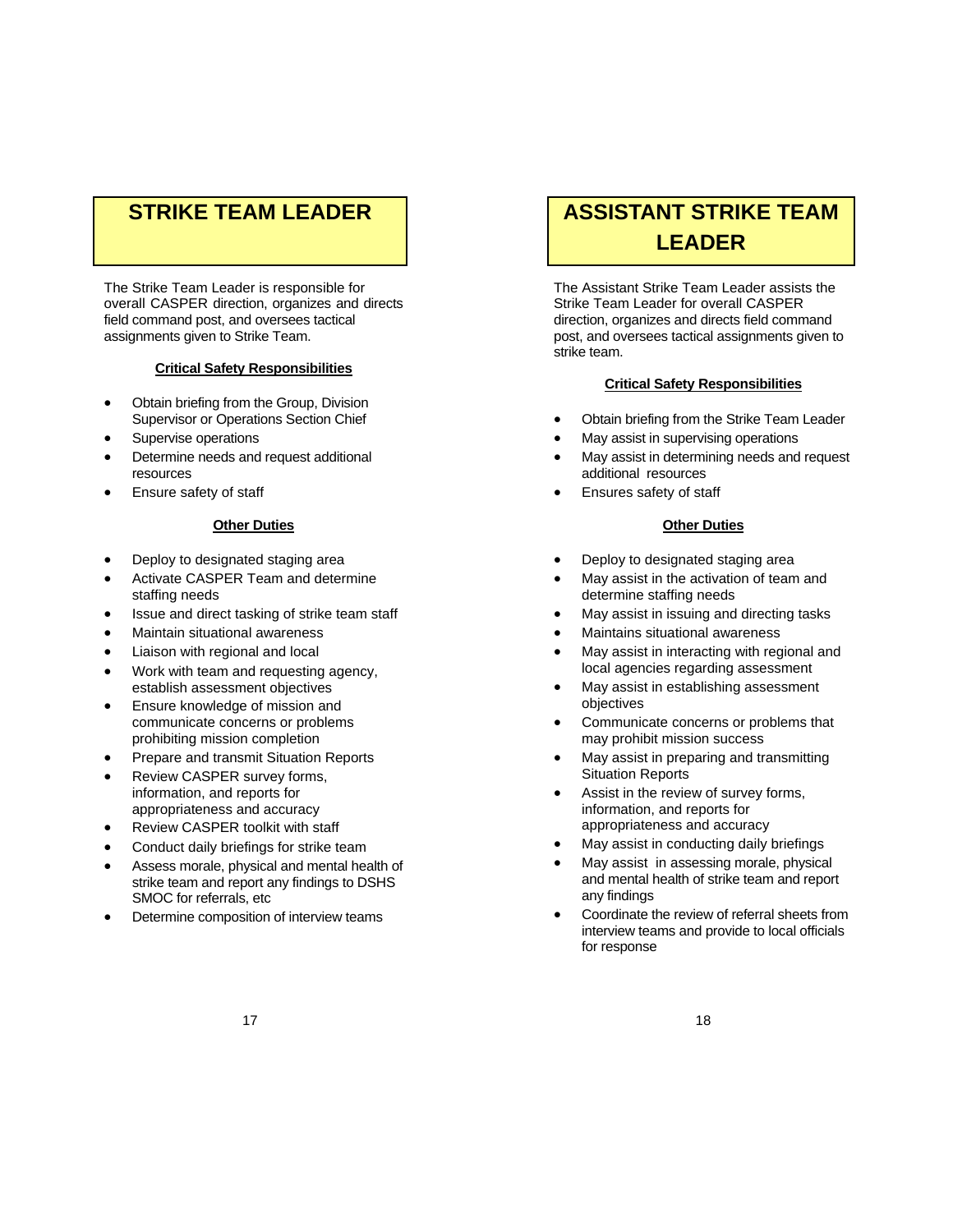# **GIS SPECIALIST**

The GIS Specialist is responsible for the random sampling process, creating and printing maps, assigning teams to clusters and assigning equipment.

### **Critical Safety Responsibilities**

- Obtain briefing from the Strike Team Leader
- May assist in determining needs and request additional resources
- Ensures safety of staff

### **Other Duties**

- Deploy to designated staging area
- Participate with Strike Team Leader and EPI specialist in assessment area selection
- Locate data and create database for sampling
- Select a random sample of 30 clusters
- Create cluster maps
- Print cluster maps for teams and command post
- Print wall maps for base and local officials
- May assist EPI specialist with setting up databases
- May provide data collection tools to teams
- Orient interview teams on maps
- May assist EPI specialist with training interview teams on sampling
- Assign GIS equipment to interview teams
- May assist EPI specialist with analyses
- Provide electronic map for field report and AAR
- Assist EPI specialist on conducting briefing
- Assist EPI specialist with liaison functions
- Contribute to situation reports
- Ensure equipment is in working order and address issues
- May assist with training with equipment

# **EPI SPECIALIST**

The Epidemiology Specialist is responsible for data collection, data analysis and report writing.

### **Critical Safety Responsibilities**

- Obtain briefing from the Strike Team Leader
- May assist in determining needs and request additional resources
- Ensures safety of staff

### **Other Duties**

- Deploy to designated staging area
- May assist GIS specialist and Strike team leader with sampling selection
- Develop questionnaire with local input
- Create EPI INFO database
- Develop survey instructions (including household selection) and tracking form
- Develop critical needs/referral form
- Train interview field teams on questionnaire and survey tracking forms
- Train interview teams on data collection procedures and urgent critical needs and referral form
- Train interview field teams on interviewing techniques
- Retrieve and enter survey data from interview team
- Analyze data (e.g., proportions, tables, projections, confidence intervals, calculate contact/cooperation/completion rates)
- Develop field report  $(1 3$  pages only) with public health recommendations
- Submit report to the Strike Team Leader within 18 hours of final interviews
- Conduct daily briefings to strike team
- Liaison with regional and local agencies regarding assessment
- Contribute to Situation Reports
- Develop PowerPoint presentation for local officials and/or leadership
- May assist with training with equipment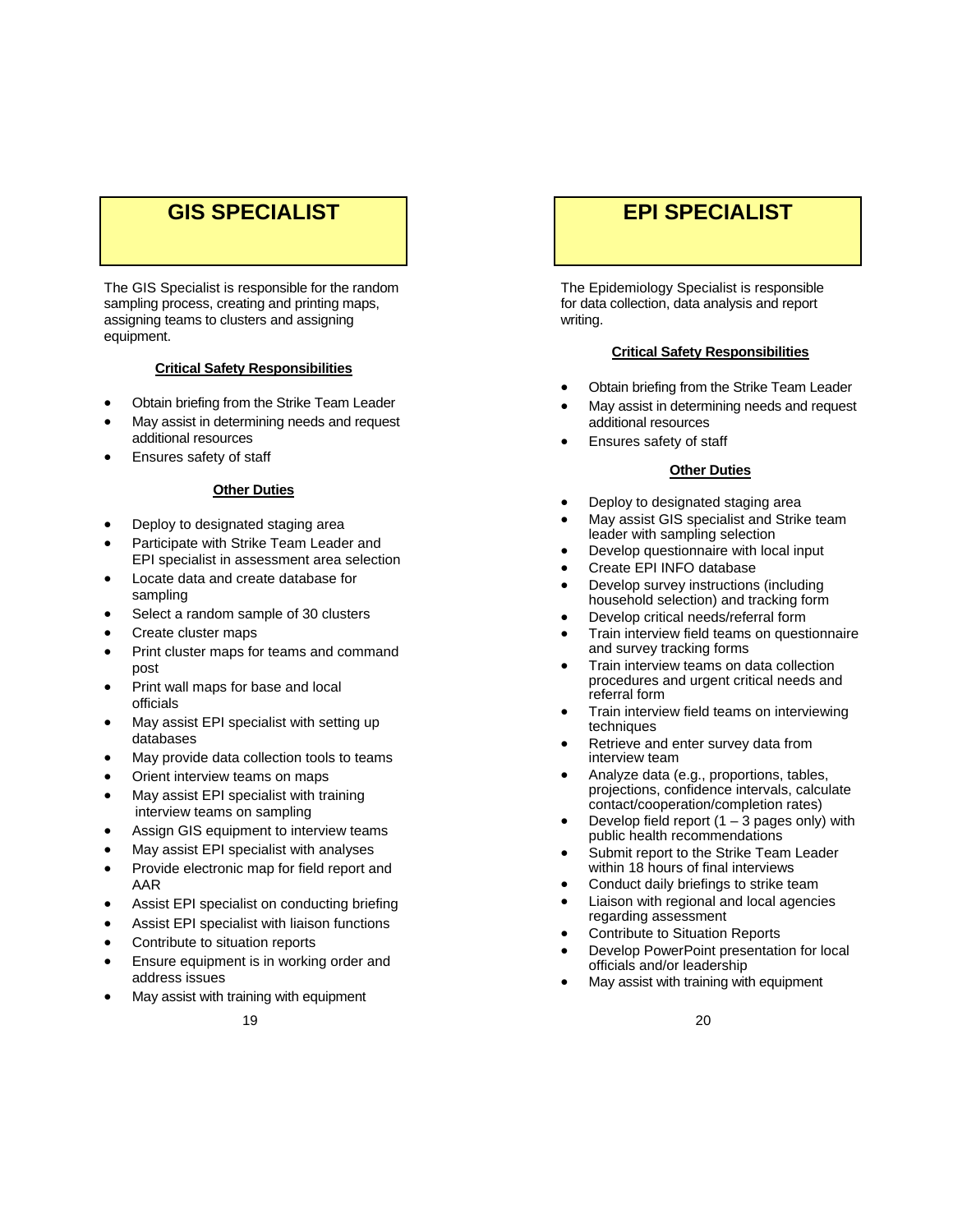# **INTERVIEW TEAM "A" LEAD**

The Interview Team Lead "A" is responsible for overseeing 5 interview teams (~ 10 people), and developing health education materials to be distributed during field deployment.

### **Critical Safety Responsibilities**

- Obtain briefing from the Strike Team Leader
- May assist in determining needs and request additional resources
- Ensures safety of staff

### **Other Duties**

- Deploy to designated staging area
- Provide briefing to team
- Meet with assigned team members
- Develop health education materials for distribution
- Maintain situational awareness of field team during deployment
- May assist with training teams on data collection procedures
- May assist with training teams on interviewing techniques
- May assist with retrieving data from interview teams
- May assist with data entry
- May assist in conducting daily briefings
- May interact with regional and local
- agencies
- May contribute to Situation Reports
- Assess morale, physical and mental health of team and report any findings
- May assist with training with equipment
- Collects completed surveys, referral forms and tracking sheets from teams
- Distribute completed surveys, referral forms and tracking sheets to appropriate person

# **INTERVIEW TEAM "B" LEAD**

The Interview Team "B" Lead is responsible for over seeing 5 interview teams (~ 10 people), consolidating photographs taken by all interview teams, and videotaping debriefing/ hot wash session.

### **Critical Safety Responsibilities**

- Obtain briefing from the Strike Team Leader
- May assist in determining needs and request additional resources
- Ensures safety of staff

### **Other Duties**

- Deploy to designated staging area
- Meet with assigned team and provide briefing
- Maintain situational awareness of field team during deployment
- May assist with training teams on data collection procedures
- May assist with training teams on interviewing techniques and equipment use
- May assist with retrieving data from teams
- May assist with data entry
- Consolidate photographs taken by all teams onto one DVD
- May assist in conducting daily briefings
- Videotape debriefing/ hot wash session
- May interact with regional and local agencies
- May contribute to Situation Reports
- Assess morale, physical and mental health of team and report any findings
- Collects completed surveys, referral forms and tracking sheets from teams
- Distribute completed surveys, referral forms and tracking sheets to appropriate person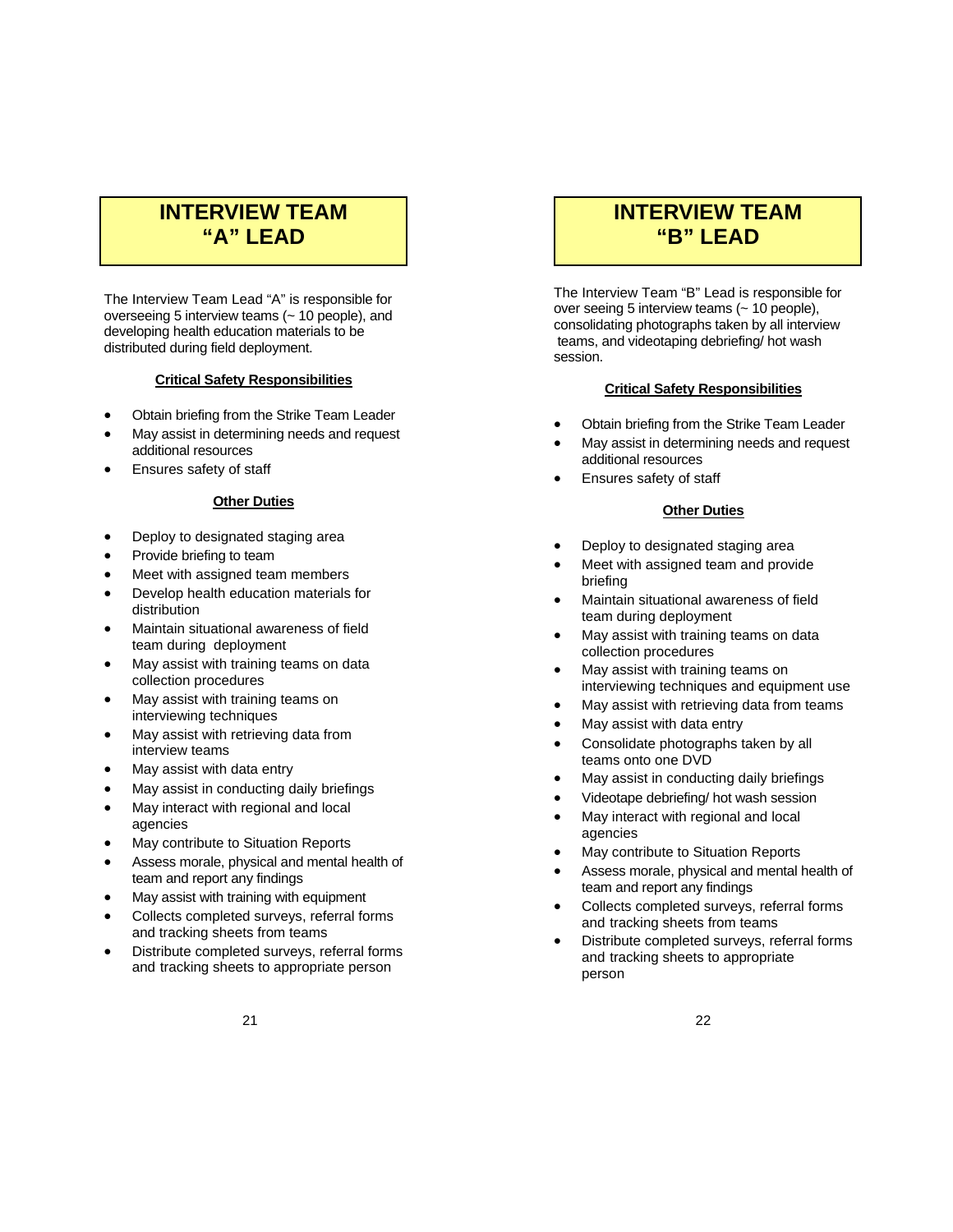# **INTERVIEW TEAM**

The Interview Team Members are responsible for conducting**, safely,** household interview surveys in a community impacted by a disaster.

### **Critical Safety Responsibilities**

- Obtain briefing from the Strike Team Leader
- Obtain briefing from Team Leader
- May assist in determining needs and request additional resources
- Ensures safety of staff (remain in pairs at all times)

### **Other Duties**

- Deploy to designated staging area
- Meet with assigned team members
- Become familiar with field packets (questionnaire, survey forms, health education materials, maps and tracking forms)
- Keep in contact with team lead during deployment
- Conduct household interviews and fill out forms appropriately
- Distribute health education materials
- Report urgent needs to team lead or 911
- May assist with data entry
- May contribute to Situation Reports
- Assess morale, physical and mental health of team and report any findings
- Provide completed surveys, referral forms, tracking sheets to team lead

# **CODE OF HONOR**

- 1. No alcohol or drugs will be transported or consumed.
- 2. Radio ethics will be utilized. Radio traffic between members will be kept to a minimum.
- 3. Don't make it a vacation.
- 4. Know who you are working for.
- 5. Limit the procurement of equipment to what is needed.
- 6. Do not steal. All equipment must be returned before you are demobilized.
- 7. Crews will maintain a state of readiness even when not assigned.
- 8. Recreation will be limited to unassigned hours.
- 9. Maintain and wear all safety clothing.
- 10. Wear the proper clothing while at the command post.
- 11. Your actions are a reflection on your organization.

Source:

*www.tamu.edu, adapted from FIRESCOPE*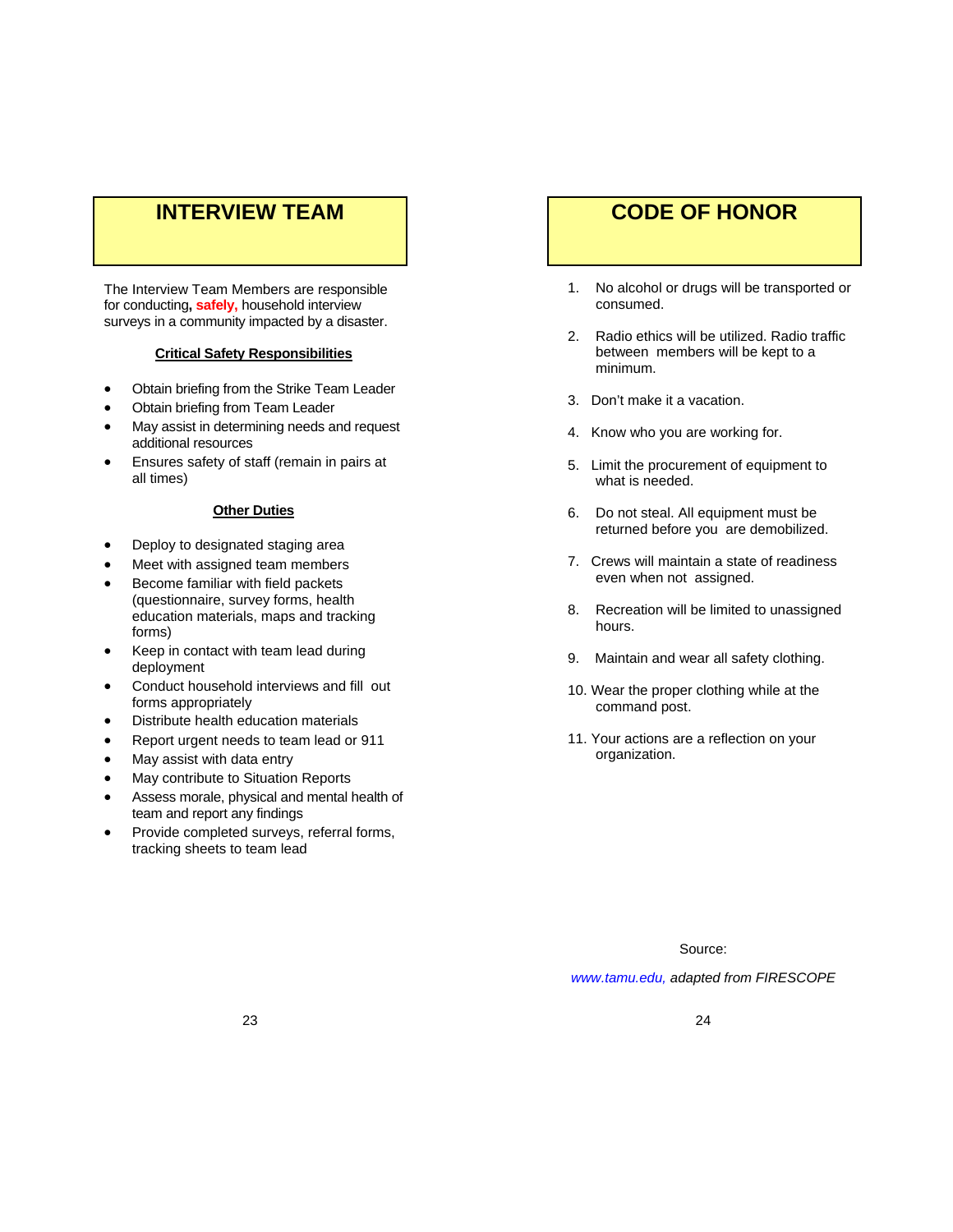# **DEPLOYMENT OVERVIEW**

After being dispatched, your first task is to **check in** upon arrival.

After check-in, you will locate your incident supervisor and obtain your initial briefing.

The briefings should include:

- Current assessment of the situation and incident objectives
- Identification of your specific job Responsibilities
- Description of ICS organizational structure
- Identification of team members
- Location of assessment
- General layout of command post (restrooms, break area, and meeting room)
- Instructions for obtaining resources
- Operational periods/work shifts

# Deployment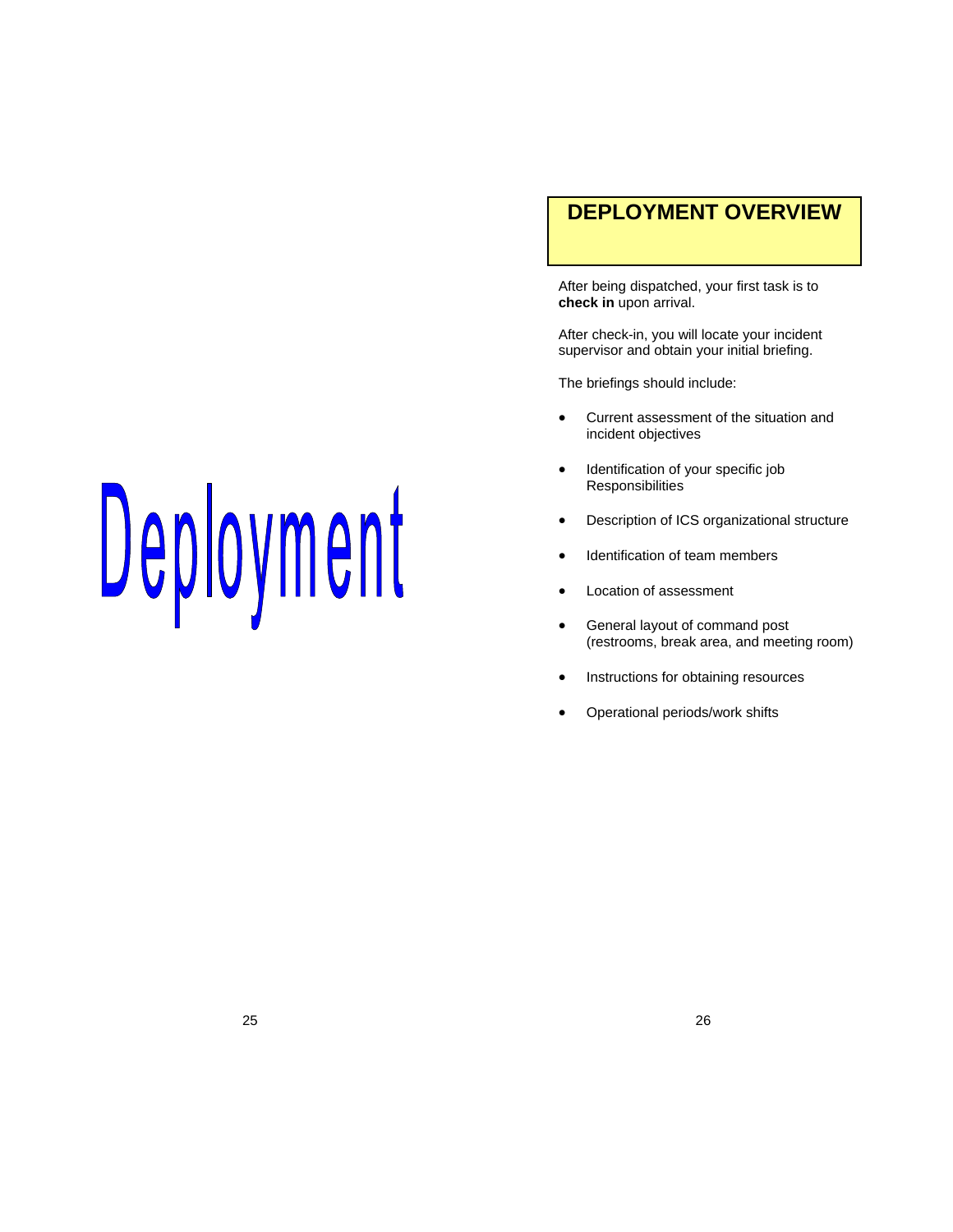# **WHAT TO BRING ON DEPLOYMENT**

- Check with DSHS Logistics on any special items you might need that are necessitated by the event.
- You will also be issued an Agency Response Kit (ARK). This will have a variety of survival necessities: DEET, toilet paper, aspirin, gloves, multi-tool, etc.
- Your DSHS picture badge
- Adequate clothing, toiletries, personal medications and identification for the duration of your rotation. If you have DSHS issued apparel please wear as appropriate. If not, then please dress appropriately to the setting and your function therein.
- Your cell phone, if available
- A certain amount of cash. Recommend at least \$100-200 depending on how soon after the disaster you are deployed. It can take over a week for the credit card/ ATM infrastructure in an impact zone to recover depending on the severity of the strike.

# **SAFETY**

- Keep identification on you
- Ensure you have lodging and feel safe
- Know when and where meals are served
- Know when showers are operational
- Know where to get the medical care
- Keep socks dry; wear comfortable shoes
- Drink plenty of water and EAT
- Notify team supervisor medical of any injury
- Beware of stray animals
- Wear sunscreen, insect repellant
- Wear appropriate clothing
- Take breaks when you can
- Sleep when it is time to sleep
- Wear work gloves if needed
- Take any medications you regularly use
- Talk to someone if stress is too much
- Ask for help if you need it
- Look for hazards
- Lock up your belongings
- Wash hands often, use hand sanitizer
- Take cash, small bills and change
- Keep your phone and/or radio charged up
- Bring snacks- power bars, nuts, crackers
- Stay cool in the heat; Stay warm in the cold
- Earplugs are good
- Keep track of your hours worked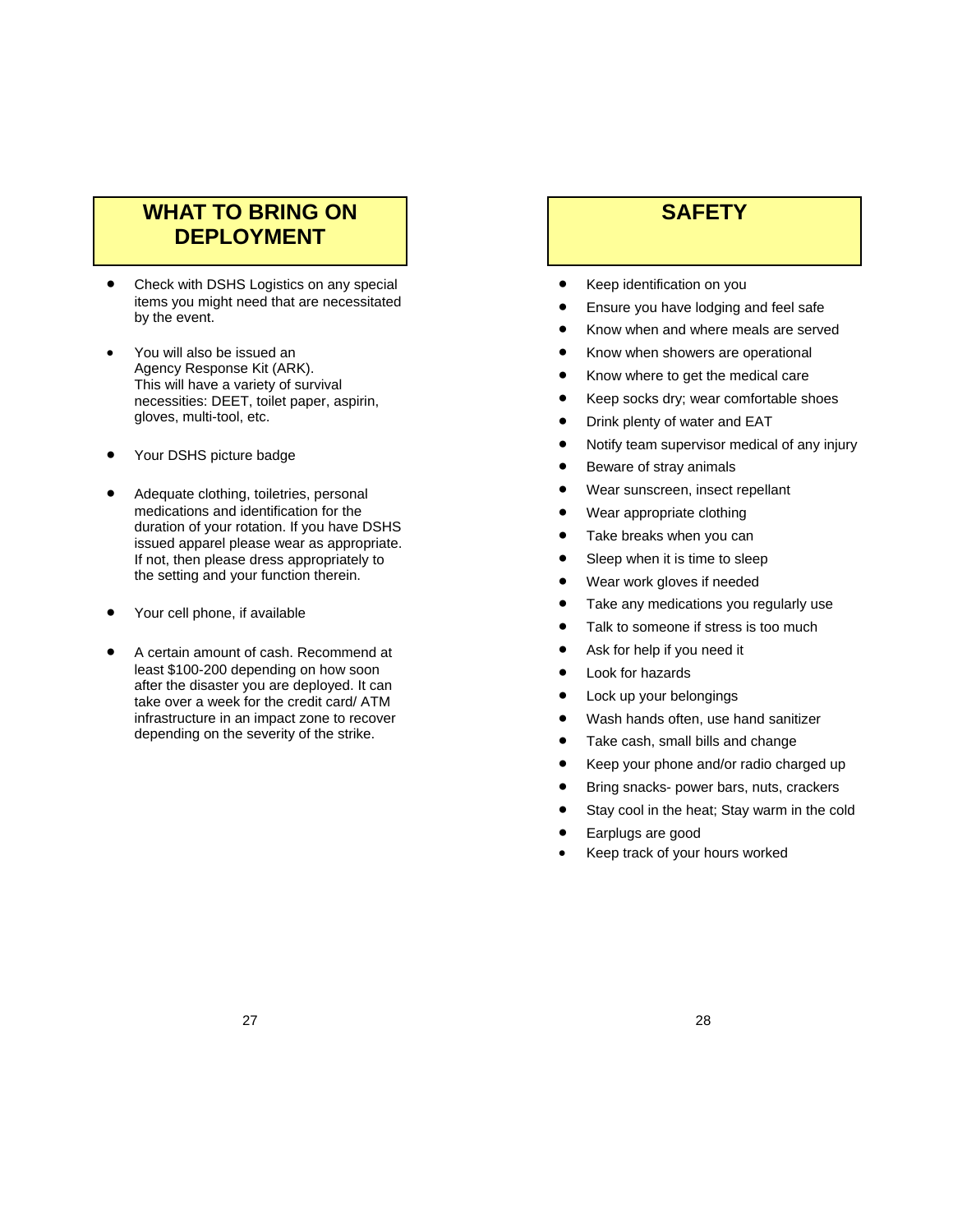# **TRAVEL AND ON SCENE SAFETY**

### **ALWAYS WEAR YOUR SEAT BELT!**

*Vehicle accidents are often the greatest potential risk to team members during a deployment. Drive safely and be aware of local driving hazards*.

- Keep informed about safety and security issues throughout your deployment either at the briefings and/or your team lead.
- Learn and adhere to security and safety standard and procedures provided by the Safety Officer either on scene or in the workplace.
- Be aware of personal safety and security hazards or concerns including signs of. areas of and physical dangers
- Be knowledgeable of the communications plan including:
	- Maintain regular communication with the Command Post and DSHS
	- Follow established radio procedures
	- Know contact/call-in protocols
	- Know radio frequencies being used
- When traveling, get briefings and prepare a travel plan to include:
	- Routes to be driven
	- Planned stops
	- Timeframe for trip
	- At the conclusion of travel, notify Command Post and DSHS of return
- For safety and security reasons take items such as personal gear, extra food or water and vehicle go kit

# **PHONE NUMBERS**

### **DSHS SMOC**

*(State Medical Operations Center)* 

# **Emergency Contact 512-532-4950**

Should issues surface while you are deployed regarding financing, transportation, lodging or staffing, call the emergency number and speak to the **Logistics** section or email them at *DSHSlogistics@dshs.state.tx.us* 

### \*\*\*\*\*\*\*\*\*\*\*\*\*

## **Local Emergency Contact:**

### .............

\_\_\_\_\_\_\_\_\_\_\_\_\_\_\_\_\_\_\_\_\_\_\_\_\_\_\_\_\_\_\_\_\_\_\_\_\_ \_\_\_\_\_\_\_\_\_\_\_\_\_\_\_\_\_\_\_\_\_\_\_\_\_\_\_\_\_\_\_\_\_\_\_\_\_ \_\_\_\_\_\_\_\_\_\_\_\_\_\_\_\_\_\_\_\_\_\_\_\_\_\_\_\_\_\_\_\_\_\_\_\_\_ \_\_\_\_\_\_\_\_\_\_\_\_\_\_\_\_\_\_\_\_\_\_\_\_\_\_\_\_\_\_\_\_\_\_\_\_\_ \_\_\_\_\_\_\_\_\_\_\_\_\_\_\_\_\_\_\_\_\_\_\_\_\_\_\_\_\_\_\_\_\_\_\_\_\_ \_\_\_\_\_\_\_\_\_\_\_\_\_\_\_\_\_\_\_\_\_\_\_\_\_\_\_\_\_\_\_\_\_\_\_\_\_ \_\_\_\_\_\_\_\_\_\_\_\_\_\_\_\_\_\_\_\_\_\_\_\_\_\_\_\_\_\_\_\_\_\_\_\_\_ \_\_\_\_\_\_\_\_\_\_\_\_\_\_\_\_\_\_\_\_\_\_\_\_\_\_\_\_\_\_\_\_\_\_\_\_\_ \_\_\_\_\_\_\_\_\_\_\_\_\_\_\_\_\_\_\_\_\_\_\_\_\_\_\_\_\_\_\_\_\_\_\_\_\_ \_\_\_\_\_\_\_\_\_\_\_\_\_\_\_\_\_\_\_\_\_\_\_\_\_\_\_\_\_\_\_\_\_\_\_\_\_ \_\_\_\_\_\_\_\_\_\_\_\_\_\_\_\_\_\_\_\_\_\_\_\_\_\_\_\_\_\_\_\_\_\_\_\_\_

**\_\_\_\_\_\_\_\_\_\_\_\_\_\_\_\_\_\_\_\_\_\_\_\_\_\_** 

*Other Contact Numbers:*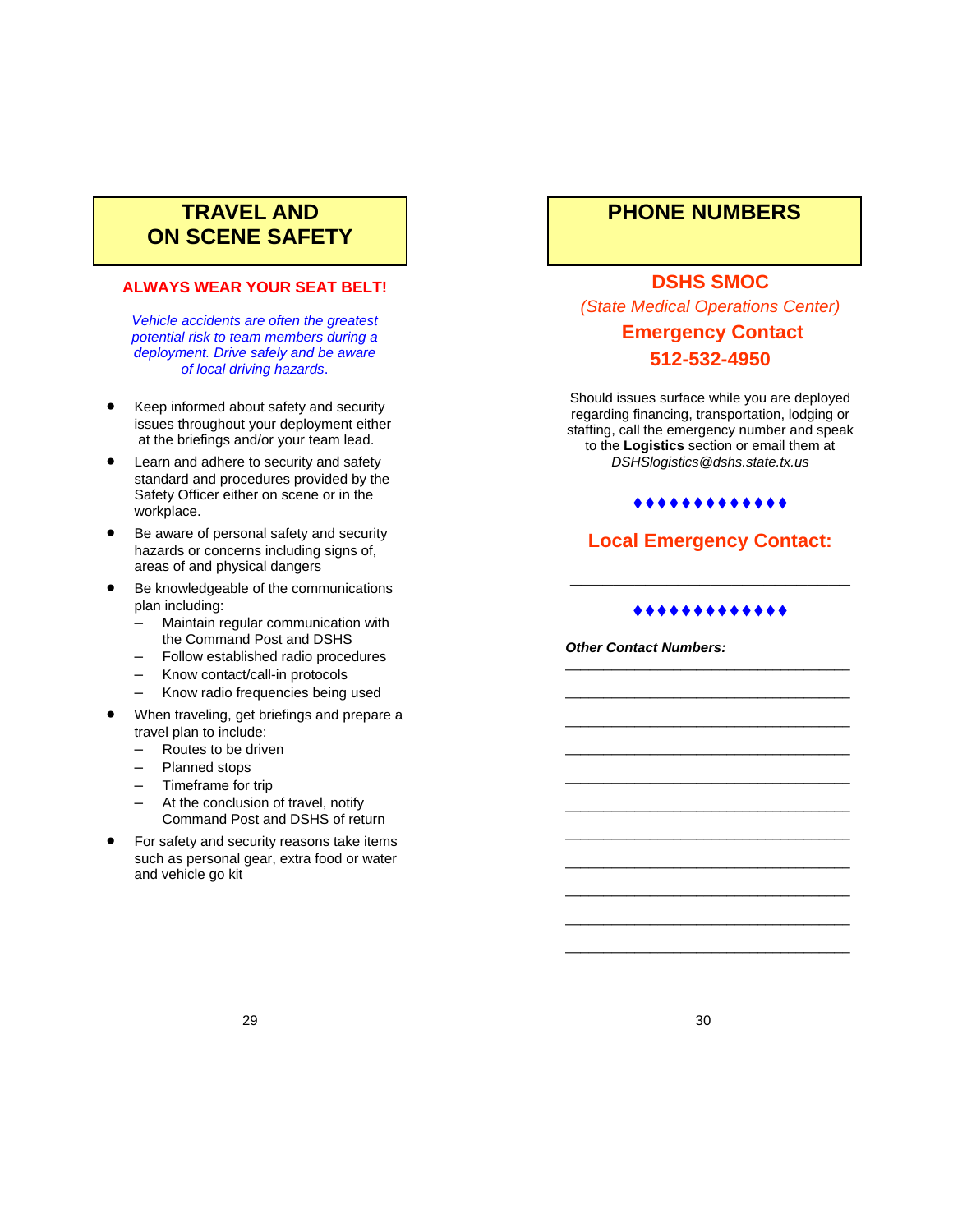# **AGENDA ITEMS TO ORIENT THE TEAMS**

- 1. Background of the disaster and community
- 2. State and local emergency operations center guidelines
- 3. Purpose of the Community Assessment
	- To quickly gain knowledge of the public health needs of a population affected by the emergency; and
	- To have data for current and future planning to reduce the impact of emergencies.
- 4. Organization of Teams
	- Number of teams
	- At least two individuals each
	- Teams will be assigned specific assessment areas
	- Team leaders
- 5. Questionnaire and Methods
	- Review Questionnaire
	- How to Conduct Interviews
	- Survey Areas
	- Situations requiring immediate referral
- 6. Logistics
	- Staging area location
	- Meeting time and place
	- **Transportation**
	- Food and water
	- Name tags
	- Dress code
	- Safety
	- Contact information/communication
	- Media
- 7. Debriefing/ Hot wash Session Schedule

# *Thank Them For Their Service*

# **INTERVIEW TEAM SUPPLIES CHECKLIST**

Prior to departing to your cluster ensure that you have the following items:

- Hard copies of:
	- Questionnaires
	- Tracking forms
	- Health education materials
	- Referral forms
	- Cluster maps
	- Survey instructions
- Equipment (e.g., GPS, communication device, camera)
- Food, water, Agency Responder Kit
- Pocket Field Guide (with key phone numbers)
- Office supplies (e.g., pencils, pens, clipboard)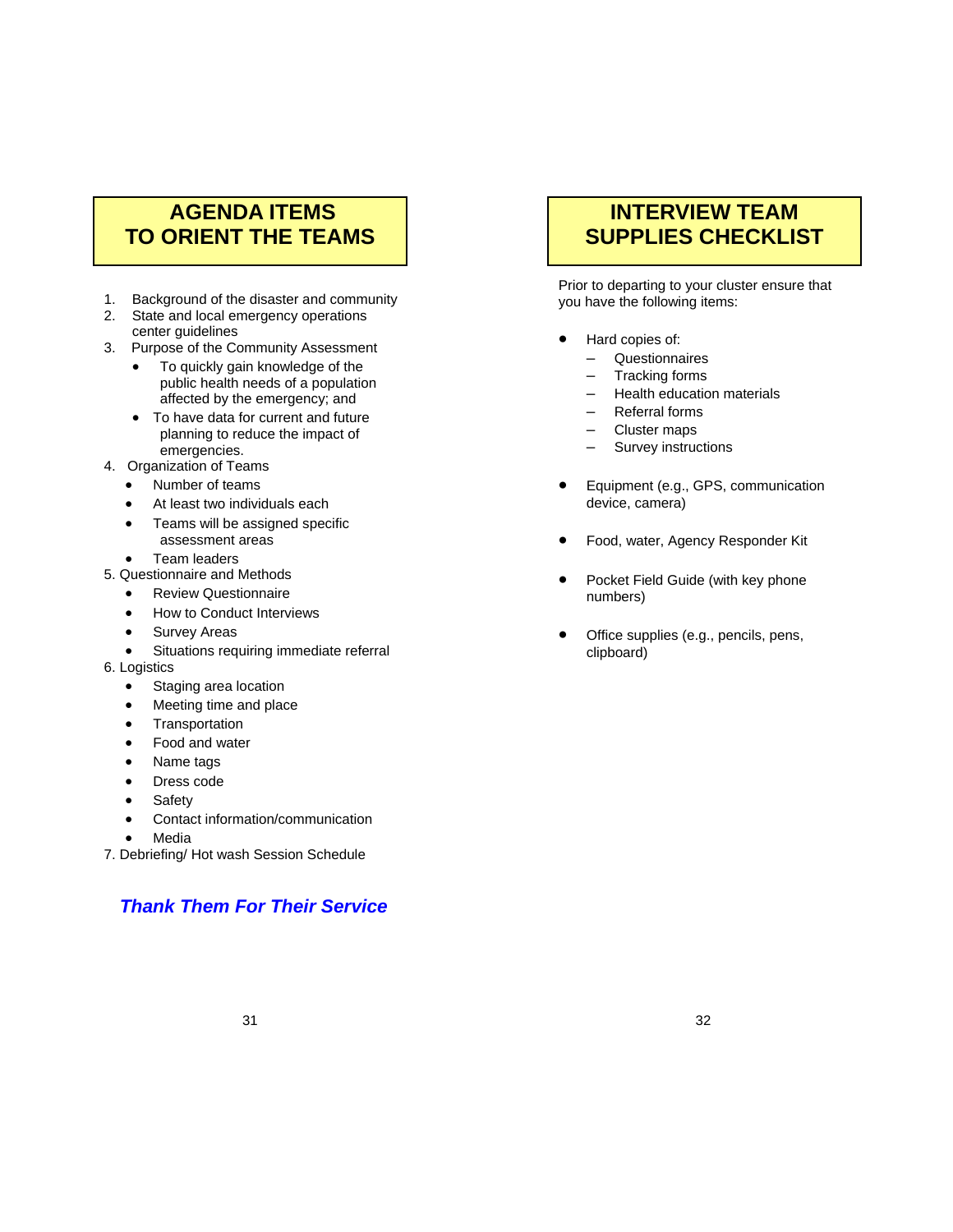# **FIELD ASSESSMENT PROCESS**



**Complete 7 interviews in cluster** 

\*Call Team Lead after first completed interview

# **COMMAND POST SUPPLIES CHECKLIST**

These are the items that should be considered for use at the command post:

- Large Reference Maps for Wall
- Communication Devices
- Computers (with internet access or external air cards)
- **•** Extension cords
- Access to printer and photocopier
- Office supplies
- Tables, chairs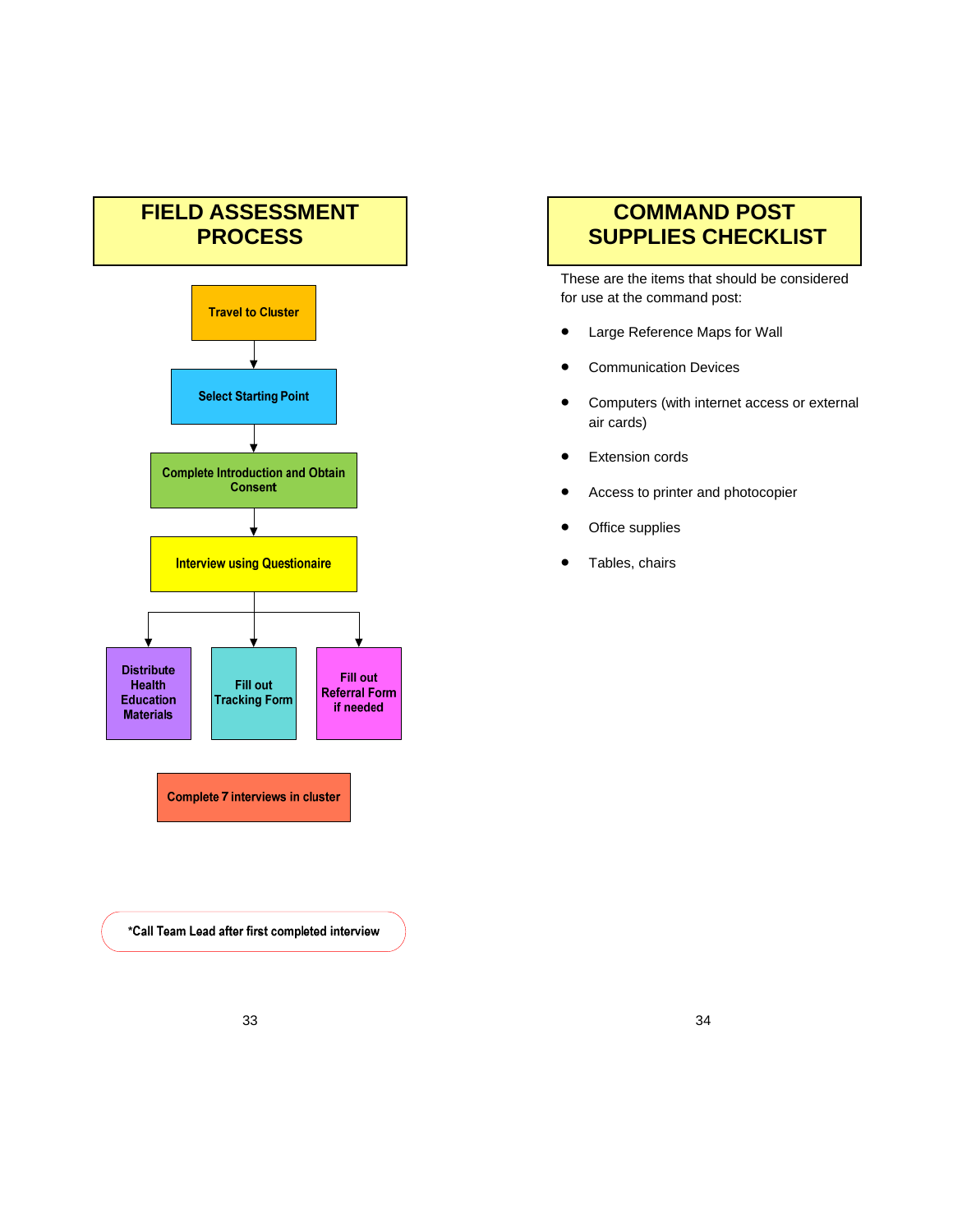# **AGENDA DEBRIEFING/ HOT WASH**

- What was your overall impression on the assessment?
- What things went well? (*activities that need to be continued)*
- What are some things that can be done quickly to improve the process? (*quick fixes)*
- What are some things that can be done over time to improve the process *(long term system improvements)*
- Were there any safety issues?
- Were there specific situations that you encountered during the assignment that you want to tell us about?
- Did you learn anything from this experience?
- *For local officials:* How useful was this assessment for your community in responding to this event?

# *Take group picture!*

# **DEMOBILIZATION**

Each team member has responsibilities in the demobilization process. The following checklist identifies some of the key responsibilities:

- Ensure command post and sleeping area is clean
- Conduct inventory review to ensure assets are returned to original state and document any damages incurred
- Ensure all records, reports, data, maps are submitted to the appropriate officials
- Participate in debrief/hot wash sessions and contribute to the After Action Repot
- Focus on safety
- Follow approved demobilization procedures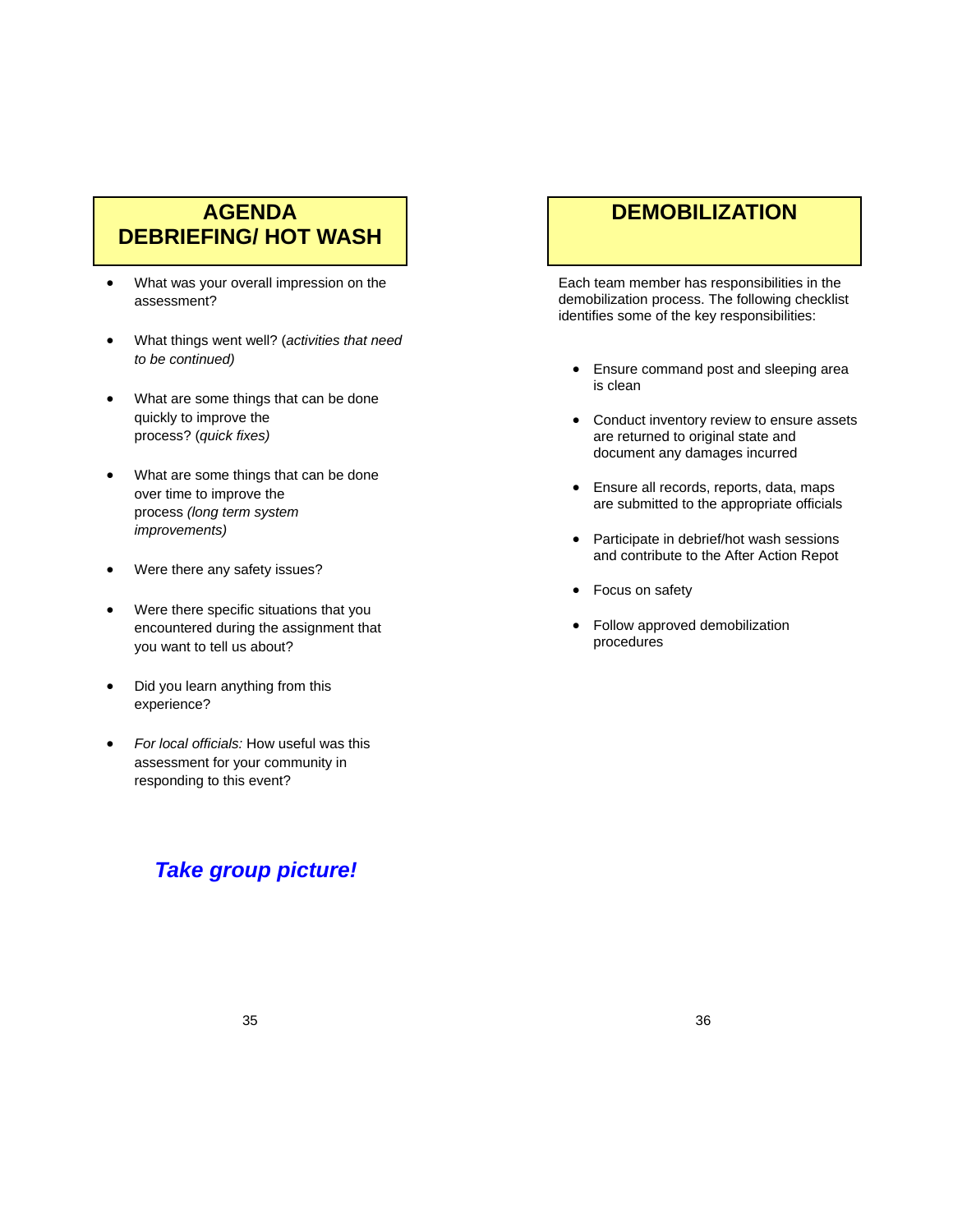# **GLOSSARY**

**Baseline information** – a reference point used to indicate the initial condition against which future measurements are compared.

**CASPER** – **C**ommunity **As**sessment for **P**ublic Health **E**mergency **R**esponse: an epidemiologic technique designed to quickly provide household-based information about an affected community's needs in a simple format to decision-makers.

**Contact rate** – a type of response rate; the number of completed interviews divided by the total number of housing units where contact was attempted. The denominator includes the number of completed interviews, incomplete interviews, refusals, and non-respondents (i.e. housing units where no one was at home or that are unsafe to approach). See *response rate.*

**Cooperation rate** – a type of response rate; the number of complete interviews divided by all eligible units ever contacted. The denominator includes the number of completed interviews, incomplete interviews, and refusals. See *response rate.*

**Completion rate** – a type of response rate; the number of complete interviews with reporting units divided by the goal for completed interviews (for CASPER, this goal is 210). See *response rate.*

**Confidence intervals** – the range around a numeric statistical value obtained from a sample, within which the actual, corresponding value for the population is likely to fall, at a given level of probability (i.e. 95%).

# **GLOSSARY**

**Convenience sampling** – non-probability sampling in which the sample is drawn from that part of the population which is close at hand or "convenient". See *sampling.* 

**Disaster** – a serious disruption of the functioning of society, causing widespread human, material or environmental losses, that exceeds the local capacity to respond, and calls for external assistance.

**Disaster epidemiology** – use of epidemiology to assess the short- and long-term adverse health effects of disasters and to predict consequences of future disasters . See *epidemiology*.

**Disaster-related health effects -** *Direct* – health effects caused by the actual physical forces or essential elements of the disaster. *Indirect* – health effects caused secondarily by anticipation of the disaster or unsafe/unhealthy conditions which develop due to the effects of the disaster.

**Epidemiology** – the quantitative study of the distribution and determinants of health-related events in human populations.

**Interviewing bias** – the tendency for some aspect of the interviewing to cause respondents to answer in a particular way or systematically "push" or "pull" the survey results in some given direction, thus reducing the survey validity.

**Natural disaster** – ecological disruption causing human, material, or environmental losses that exceed the ability of the affected community to cope using its own resources and often requires outside assistance.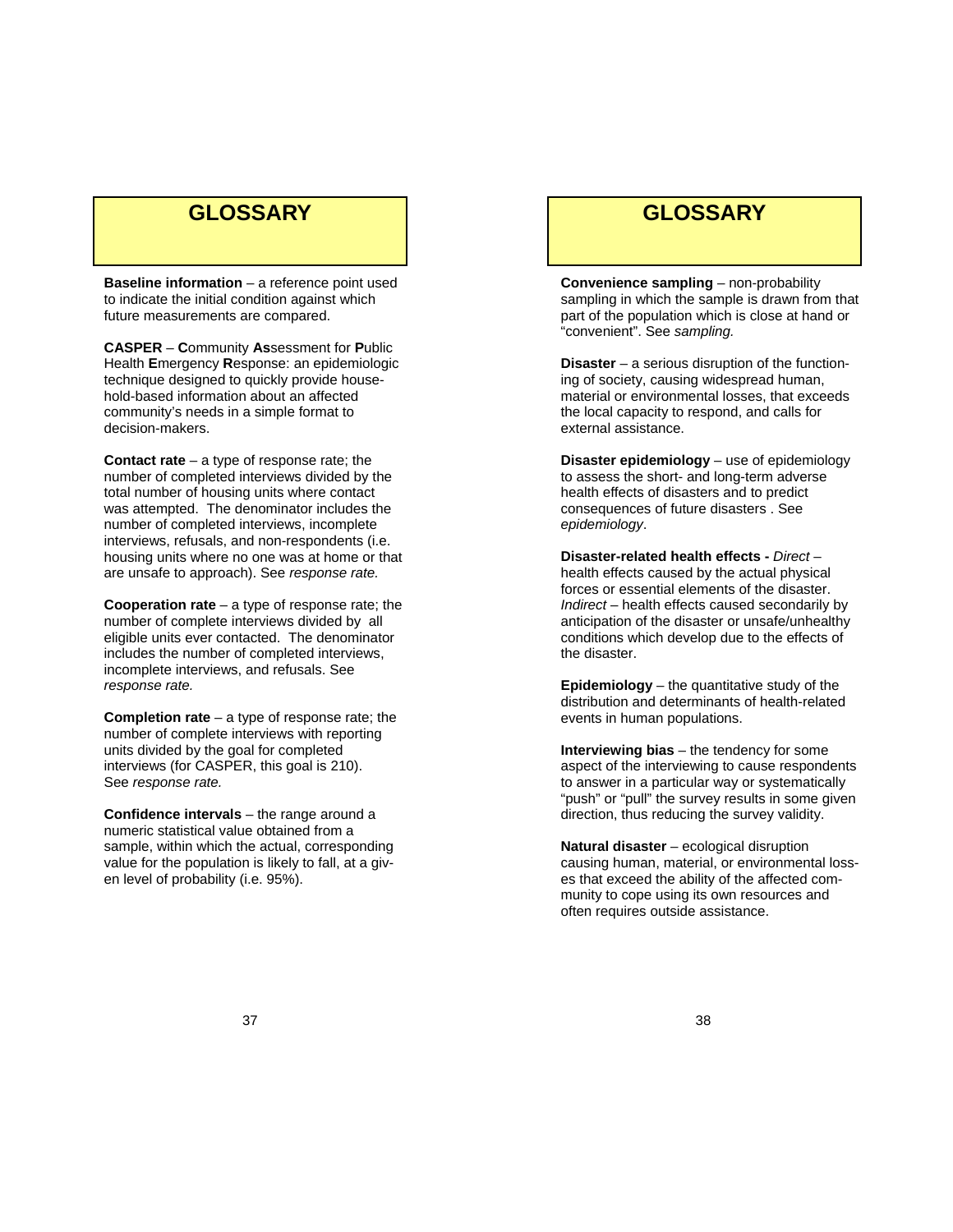# **GLOSSARY**

**Probability weight** – a factor/value applied to each element in a sample in order to adjust for differences in the likelihood of selection. For CASPER, this is a value assigned to each household (i.e. each interview) which represents the inverse probability of its selection from the sampling frame given the sampling design. Results calculated using the probability weight are representative of the entire sampling frame.

**Response rate** - responses received as a percentage of total attempted. *See contact rate, completion rate, and cooperation rate.*

**Sampling** - the selection of a subset of individual observations within a population of individuals intended to yield some knowledge about the population of concern; can be random or nonrandom, and representative or nonrepresentative. See also *convenience sampling, simple random sampling, stratified sampling, systematic sampling,* and *target sampling.* 

**Sampling design** – the specification of the sample frame, sample size, and the system for selecting and contacting individual respondents from the population.

**Sampling frame** – the entire population within the selected assessment area from which a sample is drawn. The *sample* is a subset of the larger *sampling frame*.

**Simple random sampling** – probability sampling where a subset of individuals (a sample) is chosen from a larger set (a population or sampling frame) randomly and entirely by chance, such that each individual has the same probability of being chosen at any stage during the sampling process. See *sampling.*

# **GLOSSARY**

**Stratified sampling** – sampling by grouping members of the population into relatively homogeneous subgroups and then applying random or systematic sampling within each stratum. See *sampling.*

**Systematic sampling** –sampling in which the target population is arranged according to an ordering scheme and then elements are selected at regular intervals through that ordered list. See *sampling.*

**Target sampling** –a type of non-probability sampling where sample elements are chosen based on some non-random characteristic (e.g., choosing the most severely damaged homes to interview). See *sampling.*

**Validity** – the degree to which a survey truly measures that which it is intended to measure.



*Glossary prepared by CDC*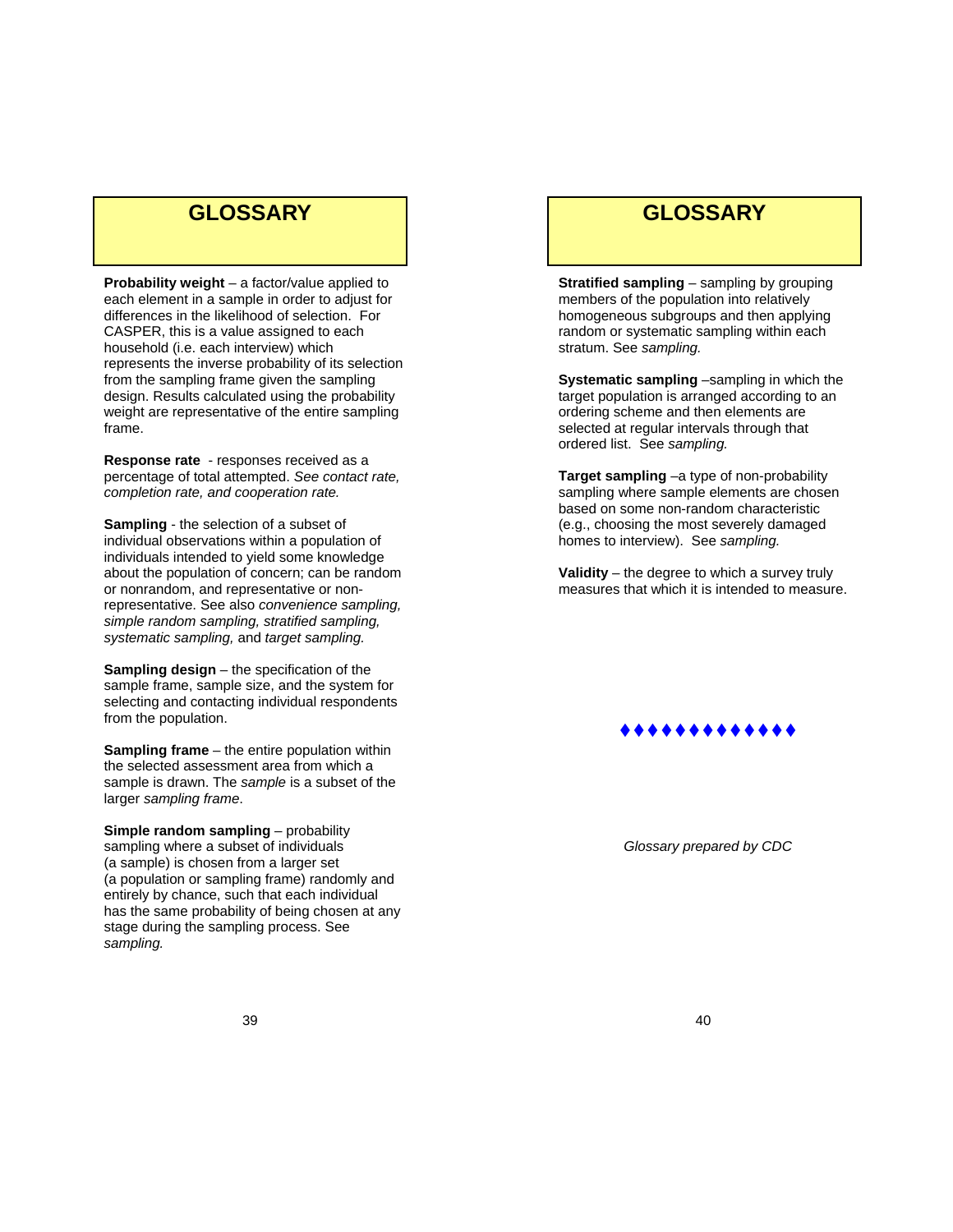# **ADDITIONAL RESOURCES**

CDC has developed a CASPER toolkit that provides guidelines on data collection tool development, methodology, sample selection, training, data collection, analysis, and report writing.

http://www.bt.cdc.gov/disasters/surveillance/

In addition, DSHS has a CASPER website that contains useful information such as: detailed job action sheets; a model questionnaire; the CASPER resource, typed; CASPER 213 resource request form, and inventory of public health actions from past CASPERs. http://www.dshs.state.tx.us/comprep/rna/ default.shtm

# **NOTES**

\_\_\_\_\_\_\_\_\_\_\_\_\_\_\_\_\_\_\_\_\_\_\_\_\_\_\_\_\_\_\_\_\_\_\_\_\_\_ \_\_\_\_\_\_\_\_\_\_\_\_\_\_\_\_\_\_\_\_\_\_\_\_\_\_\_\_\_\_\_\_\_\_\_\_\_\_ \_\_\_\_\_\_\_\_\_\_\_\_\_\_\_\_\_\_\_\_\_\_\_\_\_\_\_\_\_\_\_\_\_\_\_\_\_\_ \_\_\_\_\_\_\_\_\_\_\_\_\_\_\_\_\_\_\_\_\_\_\_\_\_\_\_\_\_\_\_\_\_\_\_\_\_\_ \_\_\_\_\_\_\_\_\_\_\_\_\_\_\_\_\_\_\_\_\_\_\_\_\_\_\_\_\_\_\_\_\_\_\_\_\_\_ \_\_\_\_\_\_\_\_\_\_\_\_\_\_\_\_\_\_\_\_\_\_\_\_\_\_\_\_\_\_\_\_\_\_\_\_\_\_ \_\_\_\_\_\_\_\_\_\_\_\_\_\_\_\_\_\_\_\_\_\_\_\_\_\_\_\_\_\_\_\_\_\_\_\_\_\_ \_\_\_\_\_\_\_\_\_\_\_\_\_\_\_\_\_\_\_\_\_\_\_\_\_\_\_\_\_\_\_\_\_\_\_\_\_\_ \_\_\_\_\_\_\_\_\_\_\_\_\_\_\_\_\_\_\_\_\_\_\_\_\_\_\_\_\_\_\_\_\_\_\_\_\_\_ \_\_\_\_\_\_\_\_\_\_\_\_\_\_\_\_\_\_\_\_\_\_\_\_\_\_\_\_\_\_\_\_\_\_\_\_\_\_ \_\_\_\_\_\_\_\_\_\_\_\_\_\_\_\_\_\_\_\_\_\_\_\_\_\_\_\_\_\_\_\_\_\_\_\_\_\_ \_\_\_\_\_\_\_\_\_\_\_\_\_\_\_\_\_\_\_\_\_\_\_\_\_\_\_\_\_\_\_\_\_\_\_\_\_\_ \_\_\_\_\_\_\_\_\_\_\_\_\_\_\_\_\_\_\_\_\_\_\_\_\_\_\_\_\_\_\_\_\_\_\_\_\_\_ \_\_\_\_\_\_\_\_\_\_\_\_\_\_\_\_\_\_\_\_\_\_\_\_\_\_\_\_\_\_\_\_\_\_\_\_\_\_ \_\_\_\_\_\_\_\_\_\_\_\_\_\_\_\_\_\_\_\_\_\_\_\_\_\_\_\_\_\_\_\_\_\_\_\_\_\_ \_\_\_\_\_\_\_\_\_\_\_\_\_\_\_\_\_\_\_\_\_\_\_\_\_\_\_\_\_\_\_\_\_\_\_\_\_\_ \_\_\_\_\_\_\_\_\_\_\_\_\_\_\_\_\_\_\_\_\_\_\_\_\_\_\_\_\_\_\_\_\_\_\_\_\_\_ \_\_\_\_\_\_\_\_\_\_\_\_\_\_\_\_\_\_\_\_\_\_\_\_\_\_\_\_\_\_\_\_\_\_\_\_\_\_ \_\_\_\_\_\_\_\_\_\_\_\_\_\_\_\_\_\_\_\_\_\_\_\_\_\_\_\_\_\_\_\_\_\_\_\_\_\_ \_\_\_\_\_\_\_\_\_\_\_\_\_\_\_\_\_\_\_\_\_\_\_\_\_\_\_\_\_\_\_\_\_\_\_\_\_\_ \_\_\_\_\_\_\_\_\_\_\_\_\_\_\_\_\_\_\_\_\_\_\_\_\_\_\_\_\_\_\_\_\_\_\_\_\_\_ \_\_\_\_\_\_\_\_\_\_\_\_\_\_\_\_\_\_\_\_\_\_\_\_\_\_\_\_\_\_\_\_\_\_\_\_\_\_ \_\_\_\_\_\_\_\_\_\_\_\_\_\_\_\_\_\_\_\_\_\_\_\_\_\_\_\_\_\_\_\_\_\_\_\_\_\_ \_\_\_\_\_\_\_\_\_\_\_\_\_\_\_\_\_\_\_\_\_\_\_\_\_\_\_\_\_\_\_\_\_\_\_\_\_\_ \_\_\_\_\_\_\_\_\_\_\_\_\_\_\_\_\_\_\_\_\_\_\_\_\_\_\_\_\_\_\_\_\_\_\_\_\_\_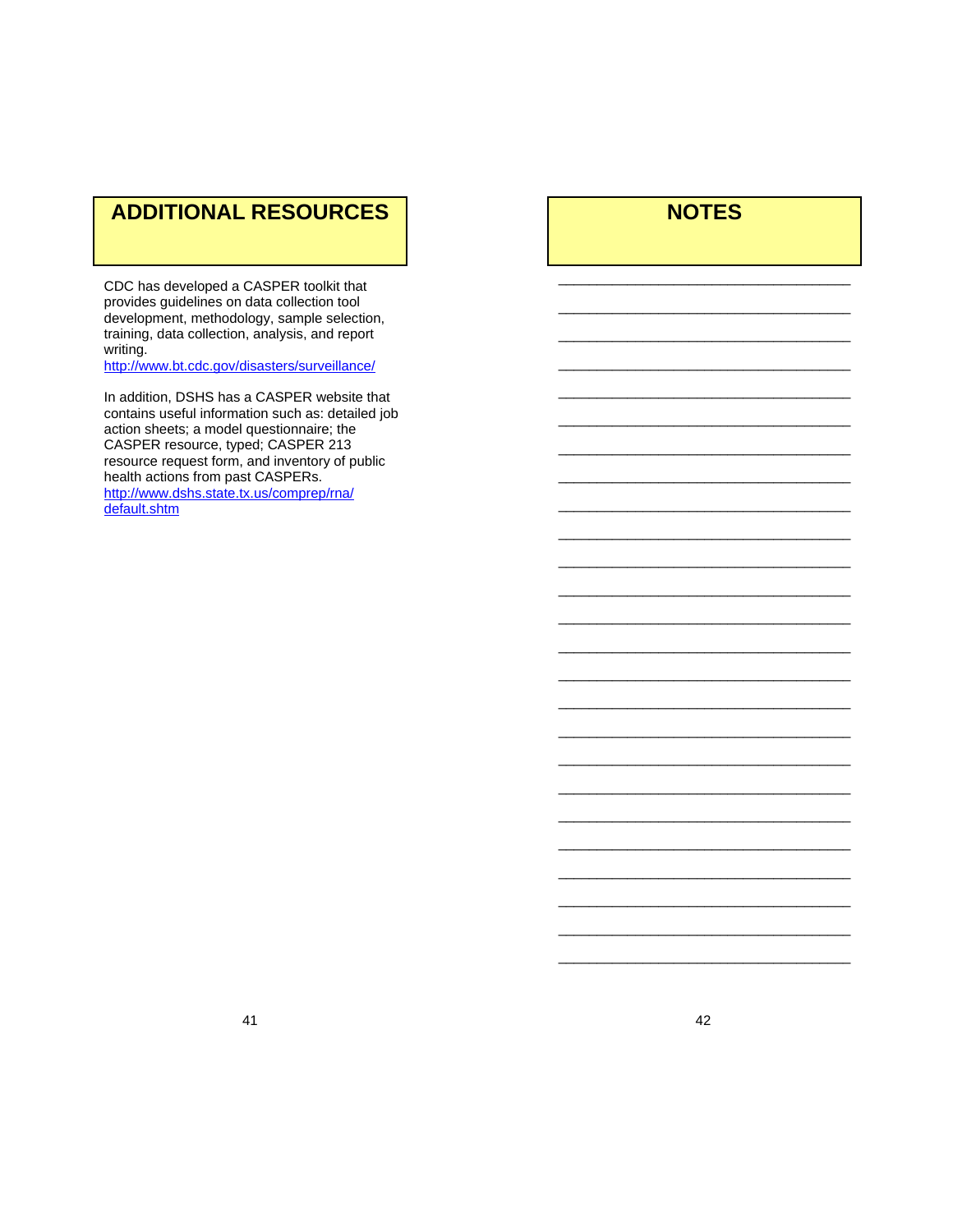| <b>NOTES</b> | <b>NOTES</b> |
|--------------|--------------|
|              |              |
|              |              |
|              |              |
|              |              |
|              |              |
|              |              |
|              |              |
|              |              |
|              |              |
|              |              |
|              |              |
|              |              |
|              |              |
|              |              |
|              |              |
|              |              |
|              |              |
|              |              |
|              |              |
|              |              |
|              |              |
|              |              |
|              |              |
|              |              |